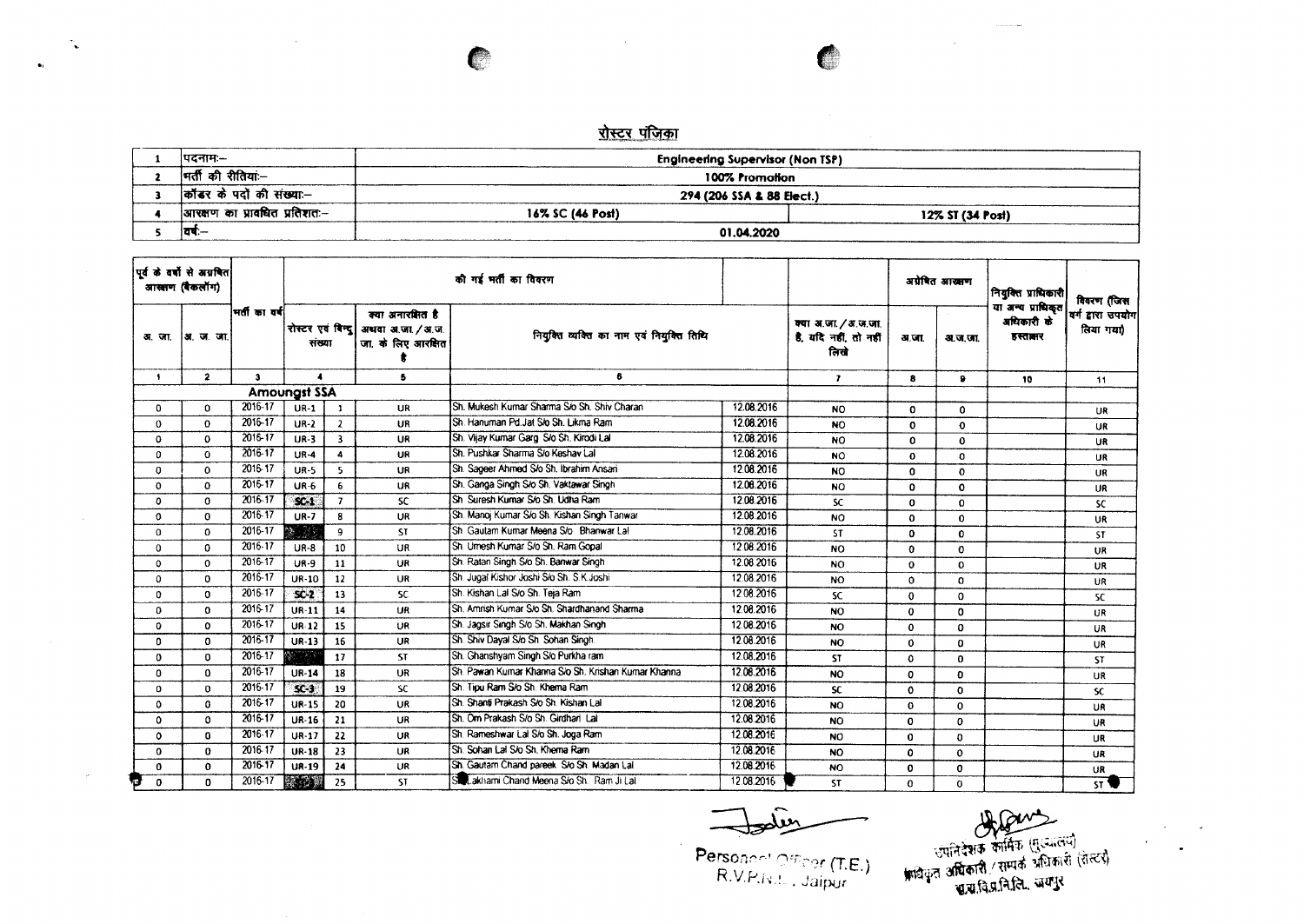|              | पूर्व के वर्षों से अग्रवित<br>आरक्षण (बैकलंडी |              |                  |    |                                                                                | की गई भर्ती का विद्युण                                |            |                                                       |              | अयेबित आरक्षण | नियक्ति प्राधिकारी                         | विवरण (जिस                     |
|--------------|-----------------------------------------------|--------------|------------------|----|--------------------------------------------------------------------------------|-------------------------------------------------------|------------|-------------------------------------------------------|--------------|---------------|--------------------------------------------|--------------------------------|
| अ. जा.       | ।अ ज जा                                       | मती का वर्ष  | संख्या           |    | क्या अनारवित है<br>रोस्टर एवं बिन्दु   अधवा अ.जा. / अ.ज.<br>जा. के लिए आरक्षित | नियंक्ति व्यक्ति का नाम एवं नियुक्ति तिथि             |            | क्या अ.जा. / अ.ज.जा.<br>है, यदि नहीं, तो नहीं<br>तिखे | अ.जा.        | अ.ज.जा.       | या अन्य प्राधिकृत<br>अधिकारी के<br>हस्तालर | वर्ग द्वारा उपयोग<br>लिया गया) |
| 1            | $\overline{2}$                                | $\mathbf{3}$ | $\blacktriangle$ |    | 5                                                                              | 6                                                     |            | $\mathbf{r}$                                          | 8            |               | 10                                         | 11                             |
| 0            | $\Omega$                                      | 2016-17      | \$ <sub>4</sub>  | 26 | <b>SC</b>                                                                      | Sh. Kishan Lal Nagora S/o Lakha Ram                   | 12.08.2016 | SC.                                                   | $\Omega$     | 0             |                                            | SC.                            |
| $\mathbf{0}$ | o                                             | 2016-17      | <b>UR-20</b>     | 27 | UR                                                                             | Sh. Ibrahim Ali S/o Sh. Binjudeen                     | 12.08.2016 | NO.                                                   | $\mathbf{o}$ | $\mathbf{o}$  |                                            | UR                             |
| $\mathbf 0$  | $\bf{0}$                                      | 2016-17      | <b>UR-21</b>     | 28 | UR                                                                             | Sh. Jagdish S/o Sh. Ganesh Ram                        | 12.08.2016 | <b>NO</b>                                             | $\bf{0}$     | $\Omega$      |                                            | UR                             |
| $\Omega$     | 0                                             | 2016-17      | $UR-22$          | 29 | UR                                                                             | ISh, Deepak Kumar Sharma Sio Sh, Praveen Sharma       | 12.08.2016 | NO                                                    | 0            | $\mathbf{0}$  |                                            | UR                             |
| 0            | $\Omega$                                      | 2016-17      | $UR-23$          | 30 | UR                                                                             | Sh. Sohan Lal S/o Sh. Pooma Ram Godara                | 12.08.2016 | NO                                                    | o            | $\Omega$      |                                            | UR.                            |
| 0            | $\Omega$                                      | 2016-17      | <b>UR-24</b>     | 31 | UR                                                                             | Sh. Durga Ram S/o Sh. Heera Ram                       | 12.08.2016 | NO.                                                   | $\Omega$     | $\Omega$      |                                            | UR                             |
| $\Omega$     | $\bf{0}$                                      | 2016-17      | SC-5             | 32 | <b>SC</b>                                                                      | Sh. Madha Ram S/o Sh. Neta Ram                        | 12.08.2016 | SC.                                                   | $\mathbf{o}$ | $\mathbf{0}$  |                                            | <b>SC</b>                      |
| $\mathbf{o}$ | $\mathbf{o}$                                  | 2016-17      | <b>UR-25</b>     | 33 | UR                                                                             | Sh. Chotu Lal S/o Joga ram                            | 12.08.2016 | NO.                                                   | $\mathbf{o}$ | $\mathbf{o}$  |                                            | <b>UR</b>                      |
| $\mathbf o$  | $\Omega$                                      | 2016-17      |                  | 34 | <b>ST</b>                                                                      | Sh. Vinod Kumar Panwar S/o Sh. Ram Chander            | 12.08.2016 | <b>ST</b>                                             | O            | $\mathbf 0$   |                                            | <b>ST</b>                      |
| $\mathbf o$  | $\mathbf{o}$                                  | 2016-17      | <b>UR-26</b>     | 35 | <b>UR</b>                                                                      | Sh. Rama Kishan S/o Sh Bansi Lal                      | 12.08.2016 | NO                                                    | $\mathbf{0}$ | $\Omega$      |                                            | UR                             |
| 0            | 0                                             | 2016-17      | UR-27            | 36 | UR                                                                             | Sh. Aidan Ram Sio Sh. Hanuta ram                      | 12.08.2016 | NO <sub>1</sub>                                       | $\mathbf{D}$ | $\mathbf{0}$  |                                            | UR                             |
| o            | o                                             | 2016-17      | <b>UR-28</b>     | 37 | <b>UR</b>                                                                      | Sh. Kanhaiya Lal Kakada S/o Ram Dev                   | 12.06.2016 | NO.                                                   | $\Omega$     | $\mathbf{o}$  |                                            | <b>UR</b>                      |
| 0            | $\Omega$                                      | 2016-17      | $SC +$           | 38 | <b>SC</b>                                                                      | Sh. Jug Rai Khichi S/o Sh. Chetan Ram                 | 12.06.2016 | <b>SC</b>                                             | $\Omega$     | $\mathbf{0}$  |                                            | SC.                            |
| $\mathbf{o}$ | $\mathbf 0$                                   | 2016-17      | UR-29            | 39 | UR                                                                             | Sh. Manoi Verma S/o Sh. Ram Sewak                     | 12.08.2016 | <b>NO</b>                                             | $\Omega$     | 0             |                                            | <b>UR</b>                      |
| $\mathbf{0}$ | $\mathbf{o}$                                  | 2016-17      | UR-30            | 40 | UR                                                                             | Sh. Roshan Lal S/o Sh. Gordhan Lal                    | 12.08.2016 | <b>NO</b>                                             | $\Omega$     | $\mathbf{o}$  |                                            | UR                             |
| $\mathbf{o}$ | $\mathbf{o}$                                  | 2016-17      | UR-31            | 41 | <b>UR</b>                                                                      | Sh. Alok Mishra S/o Sh. Gajendra Dutt                 | 12.08.2016 | NO                                                    | $\Omega$     | O             |                                            | UR                             |
| 0            | $\mathbf 0$                                   | 2016-17      |                  | 42 | <b>ST</b>                                                                      | Sh. Suresh Chand Meena S/o Sh. Ram Swaroop            | 12.08.2016 | <b>ST</b>                                             | $\mathbf 0$  | $\Omega$      |                                            | <b>ST</b>                      |
| 0            | $\bf{0}$                                      | 2016-17      | UR-32            | 43 | <b>UR</b>                                                                      | Sh. Rajendral Choudary S/o Shi Prabhu Ram Jajara      | 12.08.2016 | NO.                                                   | $\Omega$     | $\Omega$      |                                            | <b>UR</b>                      |
| 0            | 0                                             | 2016-17      | <b>SC-7</b>      | 44 | <b>SC</b>                                                                      | Sh. Shiv Narain S/o Sh. Mangal Chand                  | 12.08.2016 | SC                                                    | $\Omega$     | $\mathbf{o}$  |                                            | <b>SC</b>                      |
| $\Omega$     | $\Omega$                                      | 2016-17      | UR-33            | 45 | UR                                                                             | Sh. Sudhir Ku Suleja S/o Sh. Rajendra Suleja          | 12.08.2016 | NO.                                                   | $\mathbf o$  | $\Omega$      |                                            | <b>UR</b>                      |
| $\Omega$     | $\Omega$                                      | 2016-17      | UR-34            | 46 | UR                                                                             | Sh. Kanhaiya lal Arora S/o Sh. Moti lal               | 12.08.2015 | <b>NO</b>                                             | $\bf{0}$     | $\mathbf{o}$  |                                            | <b>UR</b>                      |
| $\mathbf{0}$ | $\Omega$                                      | 2016-17      | <b>UR-35</b>     | 47 | UR                                                                             | Sh. Manoj Kumar S/o Sh. Chunni lal                    | 12.08.2016 | <b>NO</b>                                             | $\mathbf{o}$ | $\mathbf{0}$  |                                            | UR                             |
| $\mathbf{0}$ | $\Omega$                                      | 2016-17      | UR-36            | 48 | UR                                                                             | Sh. Bhawani Shankar S/o Sh. Devi lal                  | 12.08.2016 | <b>NO</b>                                             | $\mathbf{o}$ | $\mathbf 0$   |                                            | UR                             |
| 0            | $\Omega$                                      | 2016-17      | $UP-37$          | 49 | UR                                                                             | Sh. Om Prakash Borana S/o Sh. Vora Ram                | 12.08.2016 | NO.                                                   | $\mathbf{C}$ | 0             |                                            | <b>UR</b>                      |
| O            | D                                             | 2016-17      |                  | 50 | <b>ST</b>                                                                      | Sh. Babu Vijendra Singh Meena S/o Sh. Ram Phool Meena | 12.08.2016 | <b>ST</b>                                             | $\Omega$     | $\mathbf 0$   |                                            | <b>ST</b>                      |
| 0            | $\Omega$                                      | 2016-17      | $x -$            | 51 | <b>SC</b>                                                                      | Sh. Sukha Ram S/o Sh. Gorkha Ram                      | 12.08.2016 | <b>SC</b>                                             | $\bf{0}$     | 0             |                                            | <b>SC</b>                      |
| $\mathbf{0}$ | $\Omega$                                      | 2016-17      | <b>UR-38</b>     | 52 | UR                                                                             | Sh. Sanjay Mathur Sio Sh. Suresh Chand                | 12.08.2016 | NO.                                                   | $\mathbf{0}$ | $\mathbf{o}$  |                                            | UR                             |
| 0            | 0                                             | 2016-17      | UR-39            | 53 | UR                                                                             | Sh. Prasanna Kumar Sio Sh. M.N.Gopi Nathan            | 12.08.2016 | NO                                                    | $\mathbf{0}$ | $\mathbf 0$   |                                            | UR                             |
| 0            | $\Omega$                                      | 2016-17      | UR-40            | 54 | UR                                                                             | Sh. Han Har Pathak S/o Sh. Prem Shankar Pathak        | 12.08.2016 | NO.                                                   | 0            | o             |                                            | <b>UR</b>                      |
| 0            | $\Omega$                                      | 2016-17      | UR-41            | 55 | <b>UR</b>                                                                      | Sh. Sunii Sharma Sio Sh. Madan Lail                   | 12.08.2016 | NO.                                                   | $\Omega$     | $\Omega$      |                                            | UR                             |
| $\Omega$     | $\mathbf o$                                   | 2016-17      | <b>UR-42</b>     | 56 | UR                                                                             | Sh. Nawal Singh S/o Sh. Pratao Singh                  | 12.08.2016 | <b>NO</b>                                             | $\mathbf 0$  | $\Omega$      |                                            | UR                             |
| 0            | 0                                             | 2016-17      | $96 - 9$         | 57 | <b>SC</b>                                                                      | Sh. Dharmendra Kurnar S/o Sh. Karan Singh             | 12.08.2016 | SC.                                                   | $\Omega$     | $\Omega$      |                                            | <b>SC</b>                      |
| O            | 0                                             | 2016-17      | <b>UR-43</b>     | 58 | <b>UR</b>                                                                      | Sh. Badri Narain S/o Sh. Bhagwan Singh                | 12.08 2016 | NO.                                                   | $\mathbf{0}$ | $\mathbf{0}$  |                                            | UR                             |
| $\Omega$     | $\Omega$                                      |              |                  | 59 | <b>ST</b>                                                                      |                                                       |            | <b>ST</b>                                             | $\mathbf 0$  | $\Omega$      |                                            |                                |

 $\sim 100$  km  $^{-1}$ 

 $\mathcal{A}$ 

 $\sim$ 

 $\epsilon$ 

Personnel Ticor (T.E.) J

प्राधिकारण कार्यक्रम (सुद्धालय)<br>उपनिदशक कार्यिक (सुद्धालय)<br>प्राधिकृत अधिकारी: सम्पर्क अभिकारी (पोस्टर)  $\mathcal{L}$ 

 $\sim$   $\sim$ 

 $\sim 10^{-1}$ 

 $\mathcal{A}_{\text{max}} = \mathcal{A}$  .  $\mathbf{1}_{\mathbf{1}_{\mathbf{2}}}\mathbf{1}_{\mathbf{2}_{\mathbf{2}}}\mathbf{1}_{\mathbf{2}_{\mathbf{2}}}\mathbf{1}_{\mathbf{2}_{\mathbf{2}}}\mathbf{1}_{\mathbf{2}_{\mathbf{2}}}\mathbf{1}_{\mathbf{2}_{\mathbf{2}}}\mathbf{1}_{\mathbf{2}_{\mathbf{2}}}\mathbf{1}_{\mathbf{2}_{\mathbf{2}}}\mathbf{1}_{\mathbf{2}_{\mathbf{2}}}\mathbf{1}_{\mathbf{2}_{\mathbf{2}}}\mathbf{1}_{\mathbf{2}_{\mathbf{2}}}\mathbf{1}_{\mathbf{2}_{\mathbf{2}}}\mathbf{$ 

 $\sim 10^7$ 

 $\mathcal{L}^{\text{max}}$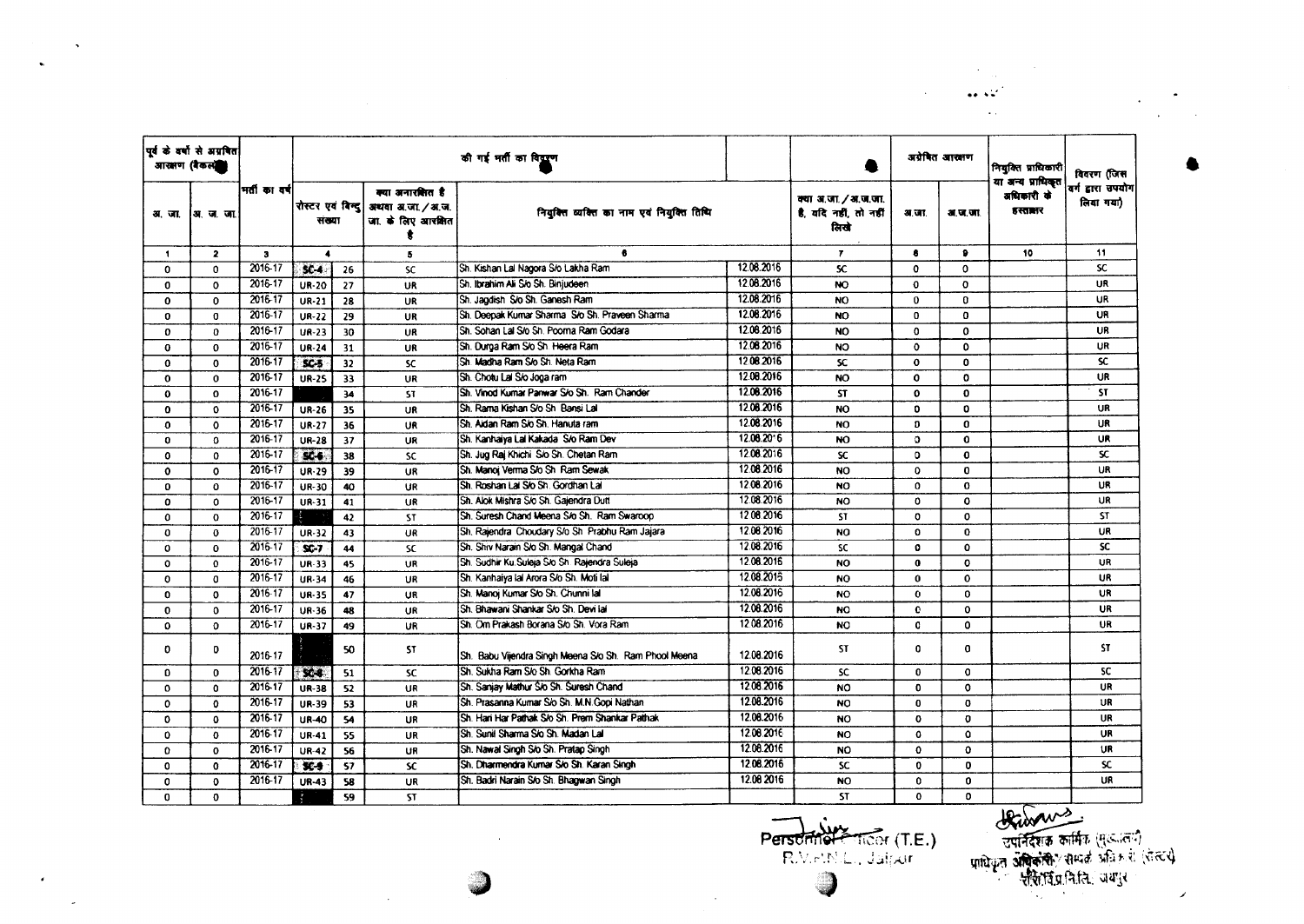ants **byggie** (1998) (1999)<br>Ca<del>legae (2</del>9)<br>Calegae (29)

 $\mathcal{L}(\mathcal{F})$  and  $\mathcal{L}(\mathcal{F})$ 

|              | पूर्व के वर्षों से अग्रवित<br>आरक्षण (बैकलॉग) |               |                                |        |                                                            | की गई भर्ती का विवरण                         |                                                       |                 |              | अग्रेवित आरक्षण                                 | নিযুক্তির মাঘিকারী             | विवरण (जिस |
|--------------|-----------------------------------------------|---------------|--------------------------------|--------|------------------------------------------------------------|----------------------------------------------|-------------------------------------------------------|-----------------|--------------|-------------------------------------------------|--------------------------------|------------|
| अ. जा.       | अ.ज.जा                                        | भर्ती का वर्ष | रोस्टर एवं विन्दू              | संख्या | क्या अनारशित है<br>अथवा अ.जा. / अ.ज.<br>जा. के लिए आरक्षित | नियुक्ति व्यक्ति का नाम एवं नियुक्ति तिथि    | क्या अ.जा. / अ.ज.जा.<br>है, यदि नहीं, तो नहीं<br>ਕਿਦੇ | <b>अ.जा.</b>    | अ.ज.जा.      | .<br>या अन्य प्राधिकृत<br>अधिकारी के<br>हस्तालर | वर्ग द्वारा उपयोग<br>लिया गया) |            |
| $\mathbf{1}$ | $\overline{\mathbf{z}}$                       | 3             | $\blacktriangle$               |        | 5                                                          | 8                                            |                                                       | $\mathbf{r}$    | $\bullet$    | $\bullet$                                       | 10                             | 11         |
| $\mathbf{o}$ | $\bf{0}$                                      | 2016-17       | <b>UR-44</b>                   | 60     | UR                                                         | Sh. Ganpat Rai S/o Sh. Babu Lai Vaishnav     | 12.08.2016                                            | <b>NO</b>       | $\mathbf{o}$ | $\Omega$                                        |                                | UR         |
| $\mathbf{o}$ | $\mathbf 0$                                   | 2016-17       | <b>UR-45</b>                   | 61     | UR                                                         | Sh. Hari Ram S/o Sh. Hapu Ram                | 12.08.2016                                            | <b>NO</b>       | $\Omega$     | $\Omega$                                        |                                | UR         |
| $\Omega$     | $\Omega$                                      | 2016-17       | <b>UR-46</b>                   | 62     | UR                                                         | Sh. Inder Singh S/o Sh. Bhopal Singh         | 12.08.2016                                            | <b>NO</b>       | $\mathbf 0$  | $\Omega$                                        |                                | UR         |
| $\mathbf 0$  | $\Omega$                                      | 2016-17       | $SC-10$                        | 63     | <b>SC</b>                                                  | Sh. Banney Singh S/o Sh. Bhanwar Singh       | 12.08.2016                                            | SC              | $\mathbf{o}$ | $\mathbf{o}$                                    |                                | SC.        |
| $\mathbf{o}$ | $\mathbf 0$                                   | 2016-17       | <b>UR-47</b>                   | 64     | UR                                                         | Sh. Pradeep Kumar Jangid S/o Sh. Chandgi Ram | 12.08.2016                                            | NO <sub>1</sub> | $\mathbf 0$  | $\mathbf{0}$                                    |                                | UR.        |
| $\Omega$     | $\Omega$                                      | 2016-17       | <b>UR-48</b>                   | 65     | UR                                                         | Sh. Subhash Chand S/o Sh. Prakash Chand      | 12.08.2016                                            | <b>NO</b>       | $\mathbf{o}$ | $\Omega$                                        |                                | <b>UR</b>  |
| $\mathbf 0$  | $\mathbf{0}$                                  | 2016-17       | <b>UR-49</b>                   | 66     | <b>UR</b>                                                  | Sh. Surendra Kumar S/o Sh. Ram Niwas         | 12.08.2016                                            | <b>NO</b>       | $\mathbf 0$  | $\mathbf 0$                                     |                                | UR         |
| $\Omega$     | $\mathbf{0}$                                  |               |                                | 67     | <b>ST</b>                                                  |                                              |                                                       | <b>ST</b>       | $\mathbf{0}$ | $\mathbf{0}$                                    |                                |            |
| 0            | $\mathbf 0$                                   | 2017.18       | <b>UR-50</b>                   | 68     | <b>UR</b>                                                  | Sh. Rajesh Kumar S/o Sh. Ram Phool           | 01.04.2017                                            | NO.             | 0            | $\mathbf 0$                                     |                                | UR         |
| $\Omega$     | $\Omega$                                      | 2016-17       | $\mathbf{C} \cdot \mathbf{11}$ | 69     | <b>SC</b>                                                  | Sh. Gopal Lal Koli S/o Sh. Nawal Chand       | 12.08.2016                                            | <b>SC</b>       | 0            | $\mathbf{0}$                                    |                                | SC.        |
| 0            | 0                                             | 2017-18       | <b>UR-51</b>                   | 70     | UR                                                         | Sh. Lal Singh S/o Sh. Doonger Singh          | 01.04.2017                                            | <b>NO</b>       | $\mathbf 0$  | $\Omega$                                        |                                | <b>UR</b>  |
| $\mathbf{o}$ | $\mathbf{0}$                                  | 2017-18       | <b>UR-52</b>                   | 71     | UR                                                         | Sh. Hari babu Sharma S/o Sh Jeewan Lal       | 01.04 2017                                            | <b>NO</b>       | 0            | $\Omega$                                        |                                | <b>UR</b>  |
| $\Omega$     | $\Omega$                                      | 2017-18       | <b>UR-53</b>                   | 72     | UR                                                         | Sh. Venu Krishna Shringi S/o Sh. Hari Mohan  | 01.04.2017                                            | <b>NO</b>       | o            | $\Omega$                                        |                                | <b>UR</b>  |
| $\mathbf o$  | $\mathbf{o}$                                  | $2017 - 18$   | <b>UR-54</b>                   | 73     | UR                                                         | Sh. Man Mohan S/o Sh. Jugal Kishore          | 01.04.2017                                            | <b>NO</b>       | 0            | $\mathbf{o}$                                    |                                | <b>UR</b>  |
| $\Omega$     | $\mathbf{0}$                                  | 2017-18       | <b>UR-55</b>                   | 74     | UR                                                         | Sh. Lachhi Ram S/o Sh. Nand Ram              | 01.04.2017                                            | <b>NO</b>       | 0            | $\Omega$                                        |                                | UR         |
| $\mathbf{o}$ | $\mathbf{o}$                                  |               |                                | 75     | <b>ST</b>                                                  |                                              |                                                       | <b>ST</b>       | 0            | $\Omega$                                        |                                |            |
| $\mathbf{o}$ | $\Omega$                                      | $2016 - 17$   | $S - 12$                       | 76     | <b>SC</b>                                                  | Sh. Om Prakash S/o Sh Chaggan lal            | 12.08.2016                                            | <b>SC</b>       | $\mathbf{0}$ | 0                                               |                                | <b>SC</b>  |
| $\mathbf 0$  | $\mathbf{0}$                                  | 2017-18       | <b>UR-56</b>                   | 77     | UR                                                         | Sh. Rajesh Kumar S/o Sh. Ram Pal sinoh       | 01.04.2017                                            | <b>NO</b>       | 0            | $\mathbf 0$                                     |                                | UR         |
| $\mathbf 0$  | $\mathbf{o}$                                  | 2017-18       | <b>UR-57</b>                   | 78     | UR                                                         | Sh. Raghuveer Singh Sio Sh. Sultan Ram       | 01.04.2017                                            | <b>NO</b>       | $\Omega$     | $\Omega$                                        |                                | UR         |
| 0            | $\Omega$                                      | $2017 - 18$   | <b>UR-58</b>                   | 79     | UR                                                         | Sh. Manish Kumar Dhingra S/o Sh. Madan lal   | 01.04.2017                                            | <b>NO</b>       | $\mathbf{0}$ | $\mathbf{0}$                                    |                                | <b>UR</b>  |
| $\Omega$     | $\mathbf{o}$                                  | $2017 - 18$   | <b>UR-59</b>                   | 80     | UR                                                         | Sh. Balu Ram Sio Sh. Birbal Ram              | 01.04.2017                                            | <b>NO</b>       | $\Omega$     | $\mathbf{0}$                                    |                                | <b>UR</b>  |
| 0            | $\mathbf{o}$                                  | 2017-18       | UR-60                          | 81     | UR                                                         | Sh. Rajesh Kumar S/o Sh. Nathu Ram Tak       | 01.04.2017                                            | <b>NO</b>       | $\mathbf o$  | 0                                               |                                | UR         |
| $\Omega$     | $\mathbf{o}$                                  | $2017 - 18$   | $SC-13$                        | 82     | <b>SC</b>                                                  | Sh. Chander Prakash S/o Sh Modi Ram          | 01.04.2017                                            | <b>SC</b>       | $\Omega$     | $\Omega$                                        |                                | SC.        |
| 0            | $\mathbf{a}$                                  | 2017-18       | UR-61                          | 83     | UR                                                         | Sh. Igbal Singh S/o Sh. Guriant Singh        | 01.04.2017                                            | NO              | $\mathbf{0}$ | 0                                               |                                | <b>UR</b>  |
| 0            | $\mathbf{0}$                                  |               |                                | 84     | <b>ST</b>                                                  |                                              |                                                       | ST              | 0            | $\mathbf{o}$                                    |                                |            |
| $\Omega$     | $\mathbf{o}$                                  | $2017 - 18$   | <b>UR-62</b>                   | 85     | UR                                                         | Sh. Shyam Singh S/o Sh. Vijay Singh          | 01.04.2017                                            | <b>NO</b>       | $\mathbf{o}$ | $\Omega$                                        |                                | <b>UR</b>  |
| $\Omega$     | $\mathbf{0}$                                  | 2017.18       | <b>UR-63</b>                   | 86     | <b>UR</b>                                                  | Sh. Abdul Hameed S/o Sh. Mehrabuddin         | 01.04.2017                                            | <b>NO</b>       | $\mathbf{0}$ | $\mathbf 0$                                     |                                | <b>UR</b>  |
| 0            | $\Omega$                                      | 2017-18       | <b>UR-64</b>                   | 87     | UR                                                         | Sh. Sarwan Kumar S/o Sh. Babu Ram            | 0104.2017                                             | <b>NO</b>       | $\mathbf 0$  | $\mathbf{0}$                                    |                                | <b>UR</b>  |
| $\bf{0}$     | $\mathbf 0$                                   | $2017 - 18$   | $50 - 14$                      | 88     | SC.                                                        | Sh. Bhanwar lal Regar S/o Sh. Kishan ram     | 01.04.2017                                            | SC              | $\Omega$     | $\Omega$                                        |                                | SC         |
| $\mathbf 0$  | $\mathbf 0$                                   | 2017-18       | <b>UR-65</b>                   | 89     | <b>UR</b>                                                  | Miss.Raini Yadav W/o Sh. Rama Nand           | 01.04.2017                                            | NO.             | $\mathbf{0}$ | $\mathbf{o}$                                    |                                | <b>UR</b>  |
| $\mathbf 0$  | $\mathbf{o}$                                  | $2017 - 18$   | <b>UR-66</b>                   | 90     | UR                                                         | Sh. Mool Chand S/o Sh. Sukha Ram             | 01.04.2017                                            | NO.             | $\mathbf 0$  | $\mathbf{0}$                                    |                                | UR         |
| $\mathbf 0$  | $\mathbf{0}$                                  | 2017-18       | <b>UR-67</b>                   | 91     | UR                                                         | Sh. Ramdhan Tiwari Sio Sh. Radhey Shyam      | 01.04.2017                                            | <b>NO</b>       | $\mathbf{o}$ | $\mathbf{0}$                                    |                                | UR         |
| o            | $\mathbf{o}$                                  |               |                                | 92     | <b>ST</b>                                                  |                                              |                                                       | ST.             | $\Omega$     | $\mathbf o$                                     |                                |            |
| $\Omega$     | $\mathbf{0}$                                  | 2017-18       | <b>UR-68</b>                   | 93     | <b>UR</b>                                                  | Sh. Raju Mehta S/o Sh. Gheesa Ram            | 01.04.2017                                            | <b>NO</b>       | $\Omega$     | $\mathbf{0}$                                    |                                | UR         |
| 0            | 0                                             | 2017-18       | $SC-15$                        | 94     | $\mathsf{S}$ C                                             | Sh. Harish Kumar S/o Sh. Mangla Ram          | 01.04.2017                                            | SC              | 0            | 0                                               |                                | SC         |

 $\sim 10$  $\sim$ 

 $\Delta\sim 10^{-1}$ 

 $\sim 10^{-1}$ 

 $\mathcal{A}^{\pm}$ 

 $\sim 10^7$ 

 $\sim 10^7$ 

 $\sim$ 

 $\mathcal{F}_1$ 

Islin

स्त्री करने कार्यकर्ता करने करने हैं।<br>अधिकृत अधिकारी / सम्पर्क प्रति हमी (रेस्टर)<br>प्राधिकृत अधिकारी / सम्पर्क प्रति हमी (रेस्टर)<br>पासन्ति प्रति प्रति प्रति प्राप्त क्रम हम

 $\mathcal{A}$ 

Personnel Officer (T.E.)

C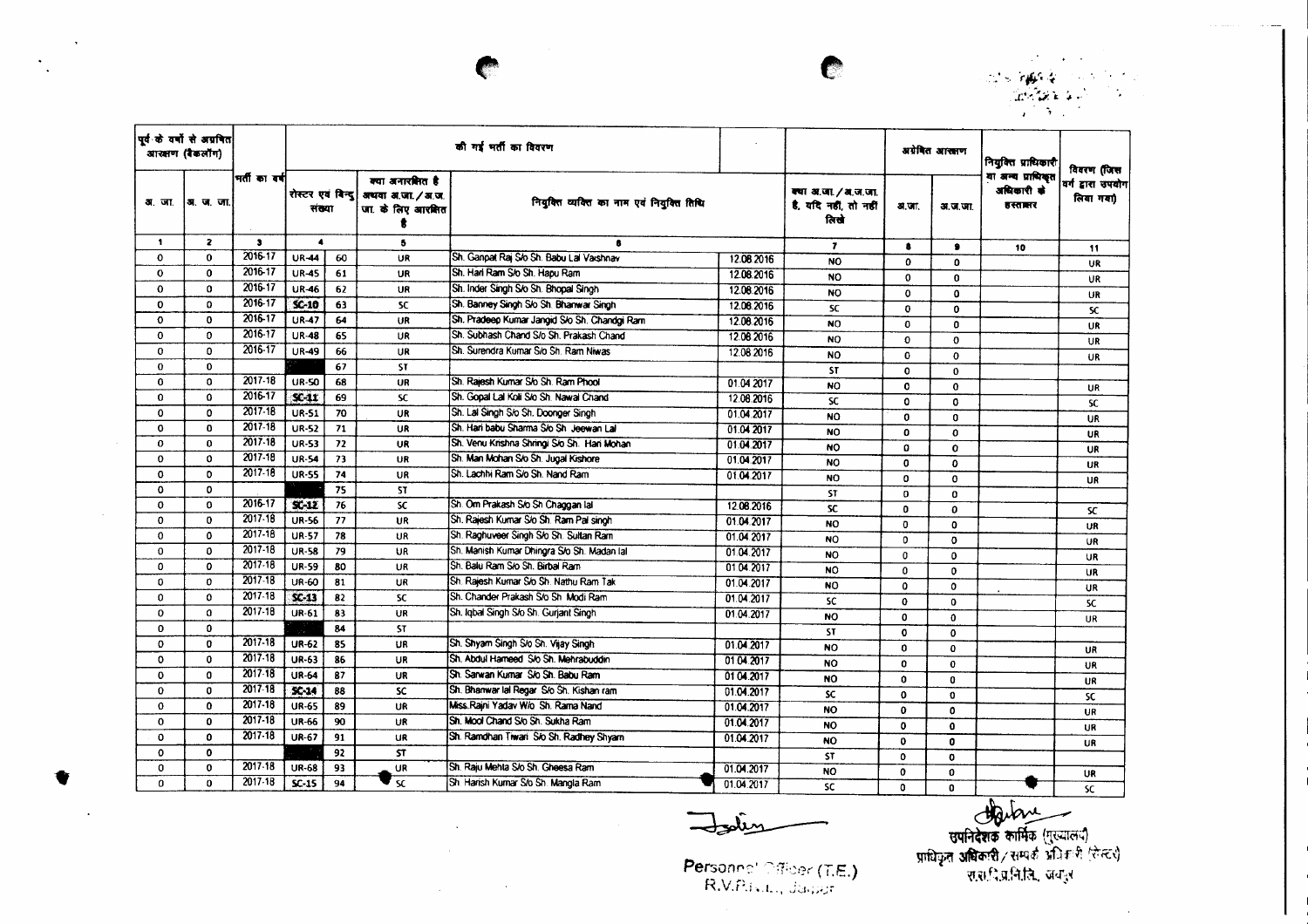|              | पूर्व के वर्षों से अग्रवित<br>आरक्षण (बैकलॉग) |              |                             |     |                                                              | की गई भर्ती का विवरण                            |            |                                                     |              | अग्रेबिद्र, आरक्षण | नियुक्ति प्राधिकारी<br>या अन्य प्राधिकृत | विवरण (जिस                     |
|--------------|-----------------------------------------------|--------------|-----------------------------|-----|--------------------------------------------------------------|-------------------------------------------------|------------|-----------------------------------------------------|--------------|--------------------|------------------------------------------|--------------------------------|
| अ. जा.       | अ. ज. जा.                                     | मती का वर्ष  | रोस्टर एवं बिन्दु<br>संख्या |     | क्या अनारक्षित है<br>अथवा अ.जा. / अ.ज.<br>जा. के लिए आरक्षित | नियक्ति व्यक्ति का नाम एवं नियुक्ति तिथि        |            | क्या अ.जा./अ.ज.जा.<br>है. यदि नहीं, तो नहीं<br>ਨਿਵੇ | अ.जा.        | अ.ज.जा.            | अधिकारी के<br>हस्तब्रार                  | वर्ग द्वारा उपयोग<br>लिया गया) |
| $\bullet$    | $\mathbf{2}$                                  | $\mathbf{3}$ | $\blacktriangleleft$        |     | 5                                                            |                                                 |            | $\mathbf{r}$                                        | 8            | $\bullet$          | 10                                       | 11                             |
| $\Omega$     | $\Omega$                                      | $2017 - 18$  | UR-69                       | 95  | UR                                                           | Sh. Arun Kumar Pareek S/o Sh. Bhagwan Sahai     | 01.04.2017 | <b>NO</b>                                           | $\Omega$     | $\Omega$           |                                          | UR.                            |
| 0            | $\Omega$                                      | $2017 - 18$  | <b>UR-70</b>                | 96  | UR                                                           | Sh. Manohar lal Saini Sio Sh Bhagwan Sahai      | 01.04.2017 | NO.                                                 | $\mathbf 0$  | $\mathbf{0}$       |                                          | UR                             |
| $\Omega$     | $\mathbf 0$                                   |              |                             | 97  | ST.                                                          |                                                 |            | ST.                                                 | $\Omega$     | $\mathbf{0}$       |                                          |                                |
| $\Omega$     | $\Omega$                                      | $2017 - 18$  | UR-71                       | 98  | UR                                                           | Sh. Ashok Kumar S/o Sh. Kanhaiya Lal            | 01.04.2017 | <b>NO</b>                                           | $\Omega$     | $\mathbf{0}$       |                                          | UR                             |
| 0            | $\Omega$                                      | 2017-18      | $SC-16$                     | 99  | $\overline{\mathbf{x}}$                                      | Sh. Papa Ram S/o Sh. Kheema Ram                 | 01.04.2017 | SC.                                                 | $\mathbf 0$  | $\mathbf 0$        |                                          | <b>SC</b>                      |
| 0            | $\Omega$                                      | 2017-18      | <b>UR-72</b>                | 100 | UR                                                           | Sh. Lokesh Kumar S/o Sh. Devi Shankar Purohit   | 01.04.2017 | NO.                                                 | $\Omega$     | $\mathbf{0}$       |                                          | UR                             |
| $\Omega$     | $\Omega$                                      | 2017-18      | UR-73                       | 101 | UR                                                           | Sh. Roshan Ial S/o Sh. Ashu Ram                 | 01.04.2017 | <b>NO</b>                                           | $\Omega$     | 0                  |                                          | UR                             |
| 0            | $\Omega$                                      | 2017-18      | <b>UR-74</b>                | 102 | UR.                                                          | Sh. Kashi Ram Janwa S/o Sh. Shri Lal Janwa      | 01.04.2017 | <b>NO</b>                                           | $\bf{0}$     | 0                  |                                          | UR                             |
| 0            | $\mathbf 0$                                   | 2017-18      | <b>UR-75</b>                | 103 | UR                                                           | Sh. Banwari Lai Sharma S/o Sh. Manohar Lai      | 01.04.2017 | <b>NO</b>                                           | $\Omega$     | $\Omega$           |                                          | <b>UR</b>                      |
| $\Omega$     | $\Omega$                                      | $2017 - 18$  | <b>UR-76</b>                | 104 | UR                                                           | Sh. Prahalad Rai Kumawat S/o Sh. Ganga Ram      | 01.04.2017 | NO                                                  | $\mathbf 0$  | o                  |                                          | UR                             |
| 0            | $\Omega$                                      | $2017 - 18$  | UR-77                       | 105 | UR                                                           | Sh. Sandeep R. Sayal S/o Sh. Ram Chander        | 01.04.2017 | <b>NO</b>                                           | $\Omega$     | O                  |                                          | <b>UR</b>                      |
| 0            | $\mathbf 0$                                   | 2017-18      | <b>UR-78</b>                | 106 | UR                                                           | Sh. Amit Mathur S/o Sh. Kishan Mathur           | 01.04.2017 | NO.                                                 | $\Omega$     | $\mathbf{o}$       |                                          | UR                             |
| 0            | 0                                             | 2017-18      | $5C-17$                     | 107 | <b>SC</b>                                                    | Sh. Raghuveer Chand S/o Sh. Pura Ram            | 01.04.2017 | <b>SC</b>                                           | $\Omega$     | $\Omega$           |                                          | SC.                            |
| $\Omega$     | 0                                             | $2017 - 18$  | <b>UR-79</b>                | 108 | UR                                                           | Sh. Laxman S/o Sh. Ghanshyam                    | 01.04.2017 | NO.                                                 | $\mathbf 0$  | $\mathbf o$        |                                          | UR                             |
| $\mathbf 0$  | $\mathbf{o}$                                  |              |                             | 109 | ST.                                                          |                                                 |            | <b>ST</b>                                           | $\mathbf 0$  | $\mathbf 0$        |                                          |                                |
| $\circ$      | $\mathbf 0$                                   | $2017 - 18$  | <b>UR-80</b>                | 110 | UR                                                           | Sh. Narayan Singh S/o Sh. Veeram Singh          | 01.04.2017 | NO                                                  | $\Omega$     | $\Omega$           |                                          | <b>UR</b>                      |
| $\Omega$     | $\Omega$                                      | $2017 - 18$  | <b>UR-81</b>                | 111 | UR                                                           | Sh. Anupam Sharma S/o Sh. Nathi Lal Sharma      | 01.04.2017 | NO.                                                 | $\mathbf 0$  | $\Omega$           |                                          | UR                             |
| $\mathbf 0$  | $\Omega$                                      | 2017.18      | UR-81                       | 112 | UR                                                           | Sh. Gaiendra Solanki S/o Sh. Shyam Lal          | 01.04.2017 | NO.                                                 | $\mathbf 0$  | $\Omega$           |                                          | UR                             |
| $\Omega$     | $\Omega$                                      | $2017 - 18$  | $SC-18$                     | 113 | SC                                                           | Sh. Shambhu Ram S/o Sh. Harish Chandra          | 01.04.2017 | <b>SC</b>                                           | $\mathbf{0}$ | $\Omega$           |                                          | <b>SC</b>                      |
| $\mathbf 0$  | $\Omega$                                      | 2017-18      | $UR-83$                     | 114 | UR                                                           | Sh. Bhairu Singh Chouhan S/o Sh. Girdhari Singh | 01.04.2017 | <b>NO</b>                                           | 0            | $\Omega$           |                                          | UR                             |
| 0            | $\Omega$                                      | $2017 - 18$  | <b>UR-84</b>                | 115 | UR                                                           | Sh. Ashok Kumar S/o Sh. Gordhan Ram             | 01.04.2017 | <b>NO</b>                                           | $\mathbf o$  | $\Omega$           |                                          | UR.                            |
| 0            | $\Omega$                                      | 2017-18      | <b>UR-85</b>                | 116 | UR                                                           | Sh. Lokesh Saini S/o Sh. Ram Chandra Verma      | 01.04.2017 | <b>NO</b>                                           | $\mathbf{o}$ | $\Omega$           |                                          | UR                             |
| 0            | 0                                             |              |                             | 117 | <b>ST</b>                                                    |                                                 |            | <b>ST</b>                                           | $\Omega$     | $\Omega$           |                                          |                                |
| $\Omega$     | $\Omega$                                      | $2017 - 18$  | <b>UR-86</b>                | 118 | <b>UR</b>                                                    | Sh. Ashok Kachawa S/o Sh. Megh raj              | 01.04.2017 | <b>NO</b>                                           | 0            | 0                  |                                          | UR.                            |
| $\mathbf 0$  | $\Omega$                                      | 2017-18      | $50-19$                     | 119 | <b>SC</b>                                                    | Sh. Anil Kumar S/o Sh. Ram Swaroop              | 01.04.2017 | <b>SC</b>                                           | $\Omega$     | $\mathbf 0$        |                                          | SC.                            |
| $\mathbf 0$  | $\mathbf{o}$                                  | $2017 - 18$  | <b>UR-87</b>                | 120 | UR                                                           | Sh. Anin Purohit Sko Sh. Radha Kishan           | 01.04.2017 | <b>NO</b>                                           | $\Omega$     | $\Omega$           |                                          | <b>UR</b>                      |
| 0            | $\Omega$                                      | $2017 - 18$  | <b>UR-88</b>                | 121 | UR                                                           | Sh. Aiget Singh S/o Sh. Niwas Singh             | 01.04.2017 | <b>NO</b>                                           | $\alpha$     | 0                  |                                          | UR                             |
| $\mathbf{o}$ | $\Omega$                                      | $2017 - 18$  | <b>UR-89</b>                | 122 | UR                                                           | Sh. Jaodish Prasad Kumawat S/o Sh. Kajju Lal    | 01.04.2017 | <b>NO</b>                                           | o            | $\Omega$           |                                          | UR                             |
| $\Omega$     | 0                                             | $2017 - 18$  | <b>UR-90</b>                | 123 | UR                                                           | Sh. Udai Singh S/o Sh. Chhaju Ram               | 01.04.2017 | <b>NO</b>                                           | 0            | $\mathbf{o}$       |                                          | UR                             |
| $\Omega$     | 0                                             | 2017-18      | UR-91                       | 124 | UR                                                           | Sh. Ashok Kumar S/o Sh. Bhoolan Prasad          | 01.04.2017 | <b>NO</b>                                           | $\Omega$     | 0                  |                                          | UR.                            |
| $\mathbf 0$  | 0                                             |              |                             | 125 | 5T                                                           |                                                 |            | <b>ST</b>                                           | $\mathbf{o}$ | $\mathbf{o}$       |                                          |                                |
| 0            | 0                                             | 2017-18      | 50-20                       | 126 | SC.                                                          | Sh. Rakesh Kumar Verma Slo Sh. Prabhati Lal     | 01.04.2017 | <b>SC</b>                                           | 0            | $\Omega$           |                                          | SC.                            |
| $\Omega$     | $\Omega$                                      | 2017.18      | <b>UR-92</b>                | 127 | UR                                                           | Sh. Tejesh Kumar Sharma S/o Sh. Bhajan Singh    | 01.04.2017 | NO.                                                 | 0            | $\mathbf{o}$       |                                          | <b>UR</b>                      |
| 0            | $\mathbf{a}$                                  | $2017 - 18$  | <b>UR-93</b>                | 128 | UR                                                           | Sh. Rajesh Kumar S/o Sh. Madan Lal              | 01.04.2017 | <b>NO</b>                                           | $\mathbf 0$  | O                  |                                          | UR                             |
| $\Omega$     | $\mathbf 0$                                   | 2017-18      | <b>UR-94</b>                | 129 | UR                                                           | Sh. Bhagwan Singh S/o Sh. Durga Singh           | 01.04.2017 | NO.                                                 | $\Omega$     | $\Omega$           |                                          | UR                             |

 $\ddot{\phantom{a}}$ 

 $\sim 10^7$ 

Personnel Stream (T.E.) 

a de la composición de la composición de la composición de la composición de la composición de la composición de la composición de la composición de la composición de la composición de la composición de la composición de

 $\mathbf{r}$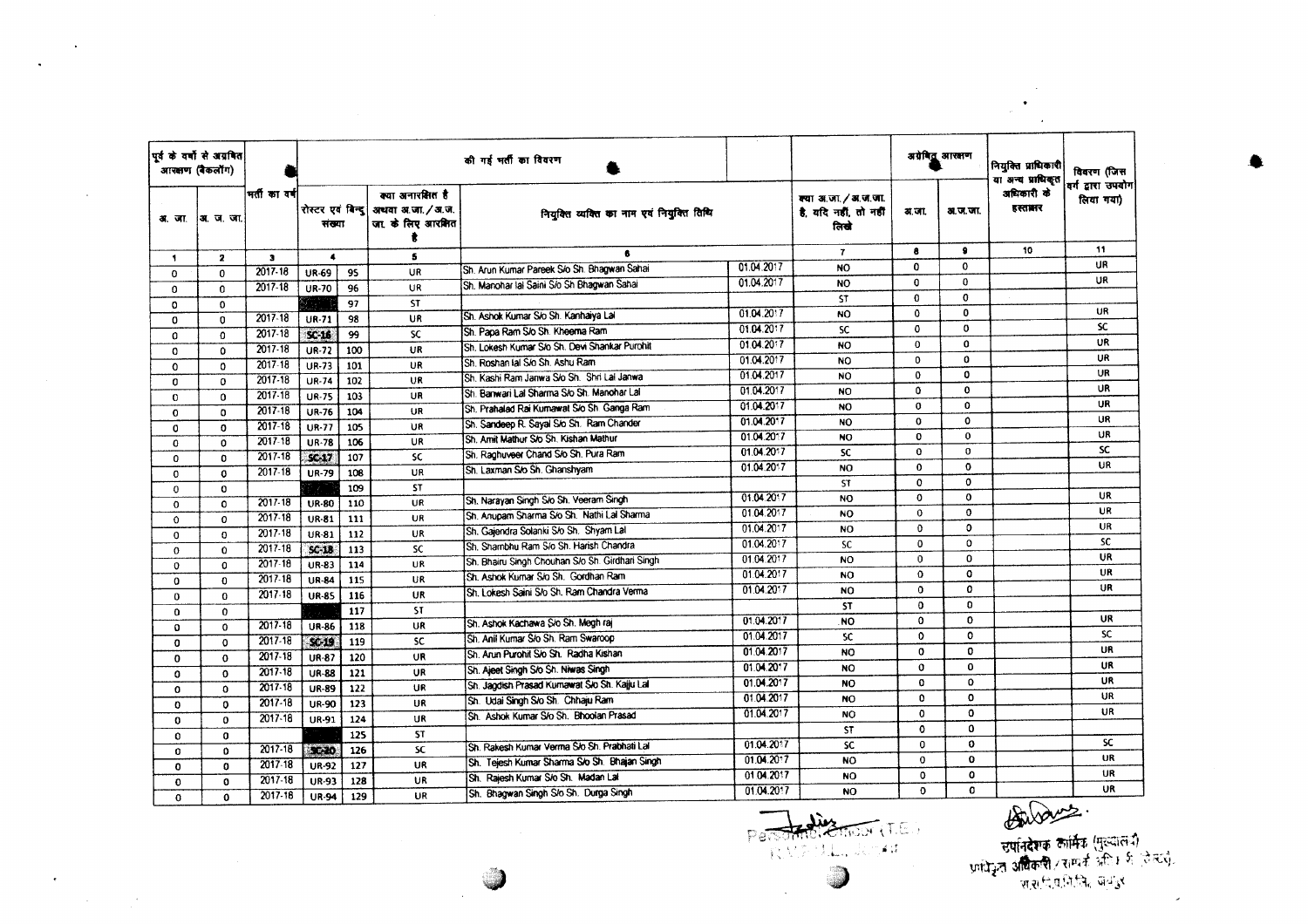

|              | पूर्व के वर्षों से अग्रवित<br>ব্ৰাজ্ঞাল (ৰকনাঁগ) |             |                             |     |                                                            | की गई भर्ती का विवरण                              |            |                                                       |              | अग्रेषित आखाण | नियुक्ति प्राधिकारी                       | विवरण (जिस                     |
|--------------|--------------------------------------------------|-------------|-----------------------------|-----|------------------------------------------------------------|---------------------------------------------------|------------|-------------------------------------------------------|--------------|---------------|-------------------------------------------|--------------------------------|
| अाजा         | अग. चा. च्या.                                    | मती का वर्ष | रोस्टर एवं बिन्दु<br>संख्या |     | क्या अनारशित है<br>अथवा अ.जा. / अ.ज.<br>जा. के लिए आरक्षित | नियुक्ति व्यक्ति का नाम एवं नियुक्ति तिथि         |            | क्या अ.जा. / अ.ज.जा.<br>है. यदि नहीं, तो नहीं<br>तिखे | अ.जा.        | अ.ज.जा.       | या अन्य प्राधिकृत<br>अधिकारी के<br>हरतातर | वर्ग द्वारा उपयोग<br>लिया गया) |
| $\mathbf{1}$ | $\mathbf{z}$                                     | 3           | $\blacktriangleleft$        |     | 5                                                          | $\bullet$                                         |            | $\mathbf{r}$                                          | 8            | 9             | 10                                        | 11                             |
| 0            | 0                                                | $2017 - 18$ | <b>UR-95</b>                | 130 | <b>UR</b>                                                  | Sh. Manoj Vaishnav S/o Sh. Babu Lal               | 01.04.2017 | <b>NO</b>                                             | $\mathbf 0$  | $\Omega$      |                                           | UR                             |
| 0            | 0                                                | 2017-18     | <b>UR-96</b>                | 131 | UR                                                         | Sh. Gaiendra Singh Khichi S/o Sh. Anun Singh      | 01.04.2017 | <b>NO</b>                                             | 0            | <sup>0</sup>  |                                           | UR                             |
| 0            | 0                                                | 2017-18     | $SC-21$                     | 132 | SC.                                                        | Sh. Chandra Prakash Verma S/o Sh. Ghasi Lai Verma | 01.04.2017 | <b>SC</b>                                             | $\mathbf{o}$ | $\Omega$      |                                           | SC.                            |
| 0            | O                                                | $2017 - 18$ | <b>UR-97</b>                | 133 | UR                                                         | Sh. Baldev Ram S/o Sh. Megha Ram                  | 01.04.2017 | <b>NO</b>                                             | $\Omega$     | $\Omega$      |                                           | UR                             |
| 0            | 0                                                |             |                             | 134 | <b>ST</b>                                                  |                                                   |            | ST                                                    | $\mathbf o$  | 0             |                                           |                                |
| 0            | 0                                                | 2017-18     | <b>UR-98</b>                | 135 | UR                                                         | Sh Jora Ram S/o Sh. Mal Chand                     | 01.04.2017 | <b>NO</b>                                             | $\Omega$     | $\Omega$      |                                           | UR                             |
| 0            | $\mathbf{0}$                                     | 2017.18     | <b>UR-99</b>                | 136 | UR                                                         | Sh. Lai Mohd, Gouri S/o Sh. Vazir Khan            | 01.04.2017 | <b>NO</b>                                             | $\Omega$     | $\Omega$      |                                           | UR                             |
| $\bf{0}$     | 0                                                | 2017-18     | UR-100                      | 137 | UR                                                         | Sh Prem Singh S/o Sh. Hanuman Singh               | 01.04.2017 | <b>NO</b>                                             | $\mathbf o$  | $\Omega$      |                                           | UR                             |
| $\mathbf 0$  | $\mathbf{0}$                                     | 2017-18     | $SC-22$                     | 138 | <b>SC</b>                                                  | Sh. Jagdish Lal Regar S/o Sh. Amara Ji            | 01.04.2017 | SC                                                    | $\mathbf 0$  | $\Omega$      |                                           | <b>SC</b>                      |
| 0            | $\mathbf{0}$                                     | 2017-18     | UR-101                      | 139 | UR                                                         | Sh. Bansi Lal Jangid S/o Sh. Ramu Ram             | 01.04.2017 | NO.                                                   | $\mathbf{o}$ | $\Omega$      |                                           | UR                             |
| $\mathbf 0$  | 0                                                | 2017 18     | <b>UR-102</b>               | 140 | UR                                                         | Sh. Ranjeet Singh Chauhan S/o Sh. Kan Singh       | 01.04.2017 | NO.                                                   | $\mathbf o$  | $\Omega$      |                                           | UR                             |
| 0            | $\mathbf{0}$                                     | 2017.18     | UR-103                      | 141 | UR                                                         | Sh. Hukam Singh S/o Sh. Iswar Singh               | 01.07.2017 | NO.                                                   | $\Omega$     | $\Omega$      |                                           | UR                             |
| $\Omega$     | $\mathbf{o}$                                     |             |                             | 142 | <b>ST</b>                                                  |                                                   |            | <b>ST</b>                                             | $\mathbf{o}$ | $\Omega$      |                                           |                                |
| $\mathbf{o}$ | $\mathbf{0}$                                     | 2017-18     | <b>UR-104</b>               | 143 | UR                                                         | Sh. Jagmal Singh Shekhawat S/o Sh. Umraw Singh    | 01.10.2017 | <b>NO</b>                                             | 0            | $\Omega$      |                                           | <b>UR</b>                      |
| $\mathbf{0}$ | $\Omega$                                         | 2017-18     | $SC-23$                     | 144 | <b>SC</b>                                                  | Sh. Harish Chand S/o Sh. Narsi Prasad             | 01.04.2017 | <b>SC</b>                                             | $\bf{0}$     | $\Omega$      |                                           | SC.                            |
| $\mathbf 0$  | $\mathbf 0$                                      | 2017-18     | <b>UR-105</b>               | 145 | UR                                                         | Sh. Madan Lal S/o Sh. Harii Ram                   | 01.03.2018 | NO.                                                   | 0            | $\Omega$      |                                           | <b>UR</b>                      |
| $\mathbf{0}$ | 0                                                | 2018-19     | UR-106                      | 146 | UR                                                         | Sh. Sanjay Ojha Sio Sh. Bhanwar Lai Ojha          | 01.04.2018 | NO                                                    | 0            | $\mathbf 0$   |                                           | UR.                            |
| $\mathbf 0$  | O                                                | 2018-19     | UR-107                      | 147 | UR.                                                        | Sh. Jagdish Singh Rathore S/o Sh. Gordhan Singh   | 01.04.2018 | NO.                                                   | o            | 0             |                                           | UR                             |
| $\mathbf 0$  | 0                                                | 2018-19     | <b>UR-108</b>               | 148 | <b>UR</b>                                                  | Sh.Jyoti Swaroop S/o Sh.Ram Gopal                 | 01.04.2018 | NO                                                    | $\Omega$     | $\Omega$      |                                           | UR                             |
| $\mathbf 0$  | $\mathbf{o}$                                     | 2018-19     | UR-109                      | 149 | <b>UR</b>                                                  | Sh.Bheru Lal Ahir S/o Sh.Devi Lal                 | 01.04.2018 | <b>NO</b>                                             | $\mathbf{o}$ | $\mathbf{o}$  |                                           | UR                             |
| $\Omega$     | $\Omega$                                         |             |                             | 150 | <b>ST</b>                                                  |                                                   |            | <b>ST</b>                                             | $\Omega$     | $\Omega$      |                                           |                                |
| $\mathbf 0$  | 0                                                | 2017-18     | $SC-24$                     | 151 | <b>SC</b>                                                  | Sh. Rakesh Dangi S/o Sh. Parkha Ram               | 01.04.2017 | <b>SC</b>                                             | $\mathbf{0}$ | $\mathbf 0$   |                                           | SC.                            |
| $\mathbf{0}$ | $\Omega$                                         | 2018-19     | UR-110                      | 152 | <b>UR</b>                                                  | Sh Sardar Singh S/o Sh Gida Ram                   | 01.04.2018 | <b>NO</b>                                             | $\mathbf{0}$ | $\mathbf{o}$  |                                           | UR                             |
| 0            | 0                                                | 2018-19     | UR-111                      | 153 | <b>UR</b>                                                  | Sh.Prem Narayan Rathore S/o Sh.Badri Lal          | 01.04.2018 | <b>NO</b>                                             | $\mathbf{0}$ | $\Omega$      |                                           | UR                             |
| 0            | 0                                                | 2018-19     | UR-112                      | 154 | UR                                                         | Sh.Dharmendra S/o Sh.Jai Ram Jat                  | 01.04.2018 | <b>NO</b>                                             | 0            | $\Omega$      |                                           | UR                             |
| $\mathbf{0}$ | $\Omega$                                         | 2018-19     | UR-113                      | 155 | <b>UR</b>                                                  | Sh. Manoi Kumar S/o Sh. Balister Lal              | 01.04.2018 | <b>NO</b>                                             | $\Omega$     | $\Omega$      |                                           | <b>UR</b>                      |
| 0            | 0                                                | 2018-19     | UR-114                      | 156 | <b>UR</b>                                                  | Sh. Shyam Babu S/o Sh. Biri Lal                   | 01.04.2018 | NO                                                    | 0            | $\mathbf 0$   |                                           | <b>UR</b>                      |
| $\mathbf 0$  | $\mathbf{o}$                                     | 2017-18     | $SC-25$                     | 157 | <b>SC</b>                                                  | Sh. Narayan Lal S/o Sh. Kana Ji                   | 01.04.2017 | SC.                                                   | $\mathbf{0}$ | 0             |                                           | SC                             |
| $\mathbf 0$  | $\mathbf 0$                                      | 2018-19     | UR-115                      | 158 | <b>UR</b>                                                  | Sh Sudhir Pal Singh S/o Sh Hamir Singh            | 01.04.2018 | <b>NO</b>                                             | 0            | 0             |                                           | UR                             |
| $\mathbf 0$  | $\mathbf{0}$                                     |             |                             | 159 | <b>ST</b>                                                  |                                                   |            | <b>ST</b>                                             | $\Omega$     | 0             |                                           |                                |
| $\mathbf 0$  | $\Omega$                                         | 2019-20     | UR-116                      | 160 | UR                                                         | Sh. Yogesh Kumar S/o Sh. Madan Lal                | 01.04.2019 | <b>NO</b>                                             | $\mathbf{o}$ | $\mathbf{0}$  |                                           | <b>UR</b>                      |
| $\Omega$     | $\mathbf{0}$                                     | 2019-20     | <b>UR-117</b>               | 161 | <b>UR</b>                                                  | Sh. Utlam Kumar S/o Nand Kishore                  | 01.04.2019 | <b>NO</b>                                             | $\Omega$     | $\mathbf{o}$  |                                           | <b>UR</b>                      |
| $\mathbf{c}$ | $\mathbf 0$                                      |             | UR-118                      | 162 | UR                                                         |                                                   |            | <b>NO</b>                                             | 0            | $\Omega$      |                                           |                                |
| $\bullet$    | $\mathbf{0}$                                     | 2017-18     | <b>SC-20%</b>               | 163 | <b>SC</b>                                                  | Sh. Khagesh Kumar S/o Sh. Kumba Ram               | 01 04 2017 | SC.                                                   | $\Omega$     | $\mathbf{o}$  |                                           | SC.                            |
| $\Omega$     | $\Omega$                                         | 2019-20     | UR-119                      | 164 | <b>UR</b>                                                  | Sh. Chander Prakash Soni S/o Sh. Bhim rai         | 01.04.2019 | <b>NO</b>                                             | O.           | 0             |                                           | <b>UR</b>                      |

 $\epsilon$ 

 $\sim 100$ 

 $\sigma_{\rm{g}}$ 

~

*~~j*

Person LL DRICA (T.E.)<br>R.V.P.N U., Jaipur

 $\bullet$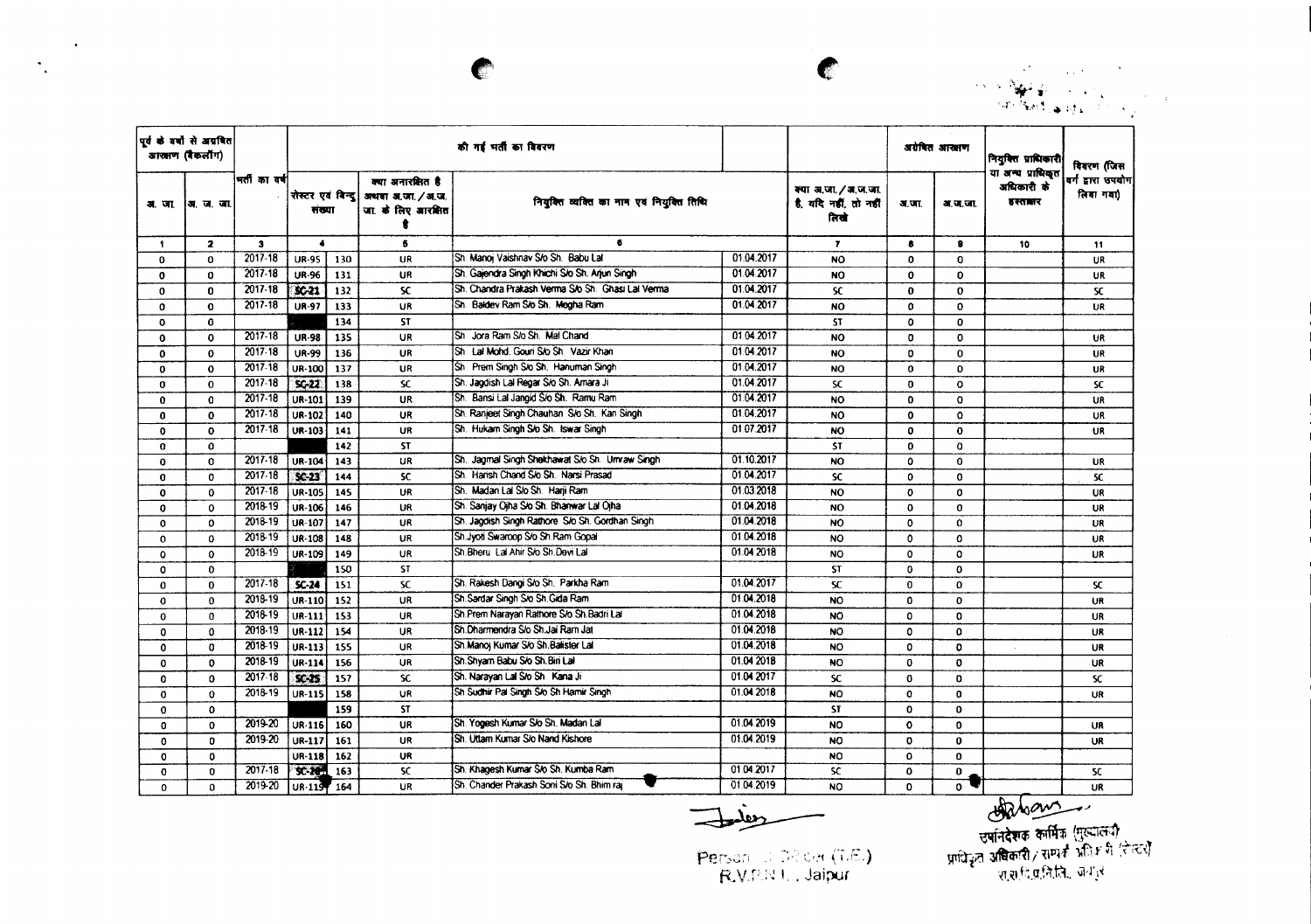|                      |                                               |                         |                             |                                 |                                                                 |                                               |            |                                                       |                 | $\mathcal{L}^{\text{max}}(\mathcal{L})$ | $\Lambda$                                   |                                |
|----------------------|-----------------------------------------------|-------------------------|-----------------------------|---------------------------------|-----------------------------------------------------------------|-----------------------------------------------|------------|-------------------------------------------------------|-----------------|-----------------------------------------|---------------------------------------------|--------------------------------|
|                      |                                               |                         |                             |                                 |                                                                 |                                               |            |                                                       |                 |                                         | $\bullet$ .<br>1,700                        |                                |
|                      | पूर्व के वर्षों से अग्रबित<br>आरक्षण (बैकलॉग) |                         |                             | की गई भर्ती का विवरण<br>ā.<br>量 |                                                                 |                                               |            |                                                       | अग्रेषित आरक्षण | नियुक्ति प्राधिकारी                     | विवरण (जिस                                  |                                |
|                      | अ. जॉ.  अ. ज. जॉ.                             | भर्ती का वर्ष           | रोस्टर एवं बिन्दु<br>संख्या |                                 | क्या अनारक्षित है<br>अथवा अ.जा./अ.ज.<br>जा. के लिए आरक्षित<br>ŧ | नियुक्ति व्यक्ति का नाम एवं नियुक्ति तिथि     |            | क्या अ.जा. / अ.ज.जा.<br>है, यदि नहीं, तो नहीं<br>तिखे | अ.जा.           | अ.ज.जा.                                 | या अन्य प्राधिकृत<br>अधिकारी के<br>हस्तानार | वर्ग द्वारा उपयोग<br>लिया गया) |
| $\ddot{\phantom{1}}$ | $\mathbf{z}$                                  | $\overline{\mathbf{3}}$ | $\blacktriangleleft$        |                                 | 5                                                               | 6                                             |            | $\overline{ }$                                        | 8               |                                         | 10                                          | 11                             |
| 0                    | $\mathbf 0$                                   | 2019-20                 | $UR-120$ 165                |                                 | UR                                                              | Sh. Shobha lal S/o Sh. Narain Lal             | 01.04.2019 | <b>NO</b>                                             | $\mathbf{o}$    | $\mathbf o$                             |                                             | UR                             |
| $\mathbf 0$          | $\mathbf{o}$                                  | 2019-20                 | UR-121                      | 166                             | UR                                                              | Sh. Manish Joshi S/o Sh. Deep Lal             | 01.04.2019 | <b>NO</b>                                             | 0               | $\mathbf o$                             |                                             | UR                             |
| $\mathbf 0$          | 0                                             |                         |                             | 167                             | <b>ST</b>                                                       |                                               |            | <b>ST</b>                                             | 0               | $\bf{0}$                                |                                             |                                |
| $\mathbf 0$          | $\mathbf 0$                                   | 2019-20                 | UR-122                      | 168                             | UR                                                              | Sh. Rajendra Pd. Jain S/o Sh. Mohan lal       | 01.04.2019 | <b>NO</b>                                             | 0               | o                                       |                                             | <b>UR</b>                      |
| $\mathbf 0$          | 0                                             | 2018-19                 | $SC-27$                     | 169                             | <b>SC</b>                                                       | Sh. Bhagwana Ram S/o Sh. Dala Ram             | 01.04.2018 | <b>SC</b>                                             | 0               | $\Omega$                                |                                             | <b>SC</b>                      |
| $\mathbf 0$          | $\mathbf 0$                                   | 2019-20                 | UR-123                      | 170                             | UR                                                              | Sh. Mahesh Kumar S/o Sh. Murlidhar            | 01.04.2019 | <b>NO</b>                                             | $\mathbf{o}$    | 0                                       |                                             | UR                             |
| $\mathbf 0$          | $\mathbf 0$                                   | 2019-20                 | UR-124                      | 171                             | UR                                                              | Sh. Sandeep Awasthi S/o Sh. Mohan Lal Awasthi | 01.04.2019 | <b>NO</b>                                             | 0               | $\mathbf{o}$                            |                                             | UR                             |
| $\mathbf 0$          | 0                                             | 2019-20                 | <b>UR-125</b>               | 172                             | UR                                                              | Sh. Narendra Kumar S/o Sh. Ladu Singh         | 01.04.2019 | <b>NO</b>                                             | 0               | 0                                       |                                             | UR                             |
| $\mathbf 0$          | 0                                             |                         | UR-126                      | 173                             | UR                                                              |                                               |            | <b>NO</b>                                             | 0               | $\Omega$                                |                                             |                                |
| $\bf{0}$             | $\mathbf 0$                                   |                         | <b>UR-127</b>               | 174                             | UR                                                              |                                               |            | <b>NO</b>                                             | 0               | $\Omega$                                |                                             |                                |
| $\bf{0}$             | $\mathbf 0$                                   |                         |                             | 175                             | <b>ST</b>                                                       |                                               |            | <b>ST</b>                                             | $\mathbf{o}$    | $\mathbf{o}$                            |                                             |                                |
| $\mathbf 0$          | $\mathbf 0$                                   | 2018-19                 | $SC-28$                     | 176                             | SC.                                                             | Sh.Sanjay Verma S/o Sh.Bhanwar Lal            | 01.04.2018 | <b>SC</b>                                             | $\bullet$       | $\mathbf 0$                             |                                             | <b>SC</b>                      |
| $\mathbf 0$          | 0                                             |                         | <b>UR-128</b>               | 177                             | UR                                                              |                                               |            | <b>NO</b>                                             | $\mathbf{o}$    | $\mathbf{O}$                            |                                             |                                |
| $\mathbf 0$          | $\mathbf{o}$                                  |                         | <b>UR-129</b>               | 178                             | UR                                                              |                                               |            | <b>NO</b>                                             | $\mathbf{o}$    | $\circ$                                 |                                             |                                |
| $\mathbf 0$          | $\mathbf 0$                                   |                         | UR-130                      | 179                             | UR                                                              |                                               |            | <b>NO</b>                                             | o               | $\mathbf 0$                             |                                             |                                |
| $\mathbf 0$          | $\mathbf{o}$                                  |                         | UR-131                      | 180                             | <b>UR</b>                                                       |                                               |            | <b>NO</b>                                             | $\mathbf{o}$    | $\mathbf 0$                             |                                             |                                |
| 0                    | $\mathbf{o}$                                  |                         | UR-132                      | 181                             | UR                                                              |                                               |            | <b>NO</b>                                             | 0               | $\mathbf 0$                             |                                             |                                |
| $\mathbf 0$          | $\mathbf 0$                                   | 2019-20                 | $SC-29$                     | 182                             | <b>SC</b>                                                       | Sh. Govind Singh S/o Sh. Nathu Singh          | 01.04.2019 | $\mathsf{S}\mathsf{C}$                                | 0               | $\Omega$                                |                                             | SC.                            |
| $\mathbf{0}$         | $\Omega$                                      |                         | UR-133                      | 183                             | UR                                                              |                                               |            | NO.                                                   | $\Omega$        | $\Omega$                                |                                             |                                |
| 0                    | $\mathbf 0$                                   |                         | K RYE                       | 184                             | ST                                                              |                                               |            | ST                                                    | $\bf{0}$        | $\mathbf 0$                             |                                             |                                |
| 0                    | $\mathbf{o}$                                  |                         | UR-134                      | 185                             | UR                                                              |                                               |            | <b>NO</b>                                             | $\mathbf 0$     | $\mathbf 0$                             |                                             |                                |
| $\mathbf{O}$         | 0                                             |                         | UR-135                      | 186                             | UR.                                                             |                                               |            | NO                                                    | $\mathbf 0$     | $\mathbf 0$                             |                                             |                                |
| $\mathbf{o}$         | 0                                             |                         | UR-136                      | 187                             | UR                                                              |                                               |            | NO.                                                   | $\bf{0}$        | $\mathbf 0$                             |                                             |                                |
| $\Omega$             | $\mathbf{0}$                                  |                         | $SC-30$                     | 188                             | SC.                                                             |                                               |            | <b>SC</b>                                             | $\bf{0}$        | 0                                       |                                             |                                |
| 0                    | $\mathbf 0$                                   |                         | UR-137                      | 189                             | <b>UR</b>                                                       |                                               |            | <b>NO</b>                                             | $\bf{0}$        | $\mathbf 0$                             |                                             |                                |
| 0                    | $\mathbf o$                                   |                         | UR-138                      | 190                             | <b>UR</b>                                                       |                                               |            | NO.                                                   | $\bf{0}$        | $\mathbf{o}$                            |                                             |                                |
| 0                    | 0                                             |                         | UR-139                      | 191                             | UR                                                              |                                               |            | NO                                                    | $\mathbf 0$     | $\mathbf 0$                             |                                             |                                |
| 0                    | $\mathbf 0$                                   |                         |                             | 192                             | <b>ST</b>                                                       |                                               |            | <b>ST</b>                                             | $\mathbf 0$     | $\mathbf 0$                             |                                             |                                |
| $\Omega$             | $\Omega$                                      |                         | UR-140                      | 193                             | <b>UR</b>                                                       |                                               |            | <b>NO</b>                                             | $\mathbf 0$     | $\mathbf{G}$                            |                                             |                                |
| $\mathbf{o}$         | $\mathbf{o}$                                  |                         | $SC-31$                     | 194                             | <b>SC</b>                                                       |                                               |            | <sub>SC</sub>                                         | $\mathbf{0}$    | $\mathbf 0$                             |                                             |                                |
| 0                    | $\mathbf 0$                                   |                         | <b>UR-141</b>               | 195                             | <b>UR</b>                                                       |                                               |            | <b>NO</b>                                             | $\mathbf 0$     | $\Omega$                                |                                             |                                |
| $\mathbf 0$          | 0                                             |                         | UR-142                      | 196                             | UR                                                              |                                               |            | <b>NO</b>                                             | $\mathbf 0$     | $\mathbf 0$                             |                                             |                                |
| $\mathbf 0$          | $\bf{0}$                                      |                         |                             | 197                             | <b>ST</b>                                                       |                                               |            | <b>ST</b>                                             | $\mathbf{o}$    | $\mathbf 0$                             |                                             |                                |
| 0                    | $\mathbf{o}$                                  |                         | UR-143                      | 198                             | UR                                                              |                                               |            | <b>NO</b>                                             | $\mathbf{0}$    | $\mathbf 0$                             |                                             |                                |
| $\Omega$             | $\Omega$                                      |                         | $x - 32$                    | 199                             | SC                                                              |                                               |            | <b>SC</b>                                             | $\mathbf{O}$    | 0                                       |                                             |                                |

 $\mathcal{L}^{\text{max}}_{\text{max}}$ 

 $\sim$ 

Personnel Officer (T.E.)

स्मिथ्येथ्र - प्राप्तविक्रम कार्मिक (मुख्यालय)<br>उपनिदेशक कार्मिक (मुख्यालय)<br>प्रारंधिकारी / सम्पर्क अधिकारी (रोस्टर)<br>रा.स.वि.प्रं.नि.लि. जयपुर  $\mathcal{P}$ 

 $\label{eq:2.1} \frac{1}{\sqrt{2\pi}}\int_{\mathbb{R}^3}\frac{1}{\sqrt{2\pi}}\int_{\mathbb{R}^3}\frac{1}{\sqrt{2\pi}}\int_{\mathbb{R}^3}\frac{1}{\sqrt{2\pi}}\int_{\mathbb{R}^3}\frac{1}{\sqrt{2\pi}}\int_{\mathbb{R}^3}\frac{1}{\sqrt{2\pi}}\int_{\mathbb{R}^3}\frac{1}{\sqrt{2\pi}}\int_{\mathbb{R}^3}\frac{1}{\sqrt{2\pi}}\int_{\mathbb{R}^3}\frac{1}{\sqrt{2\pi}}\int_{\mathbb{R}^3}\frac{1$ 

 $\bullet$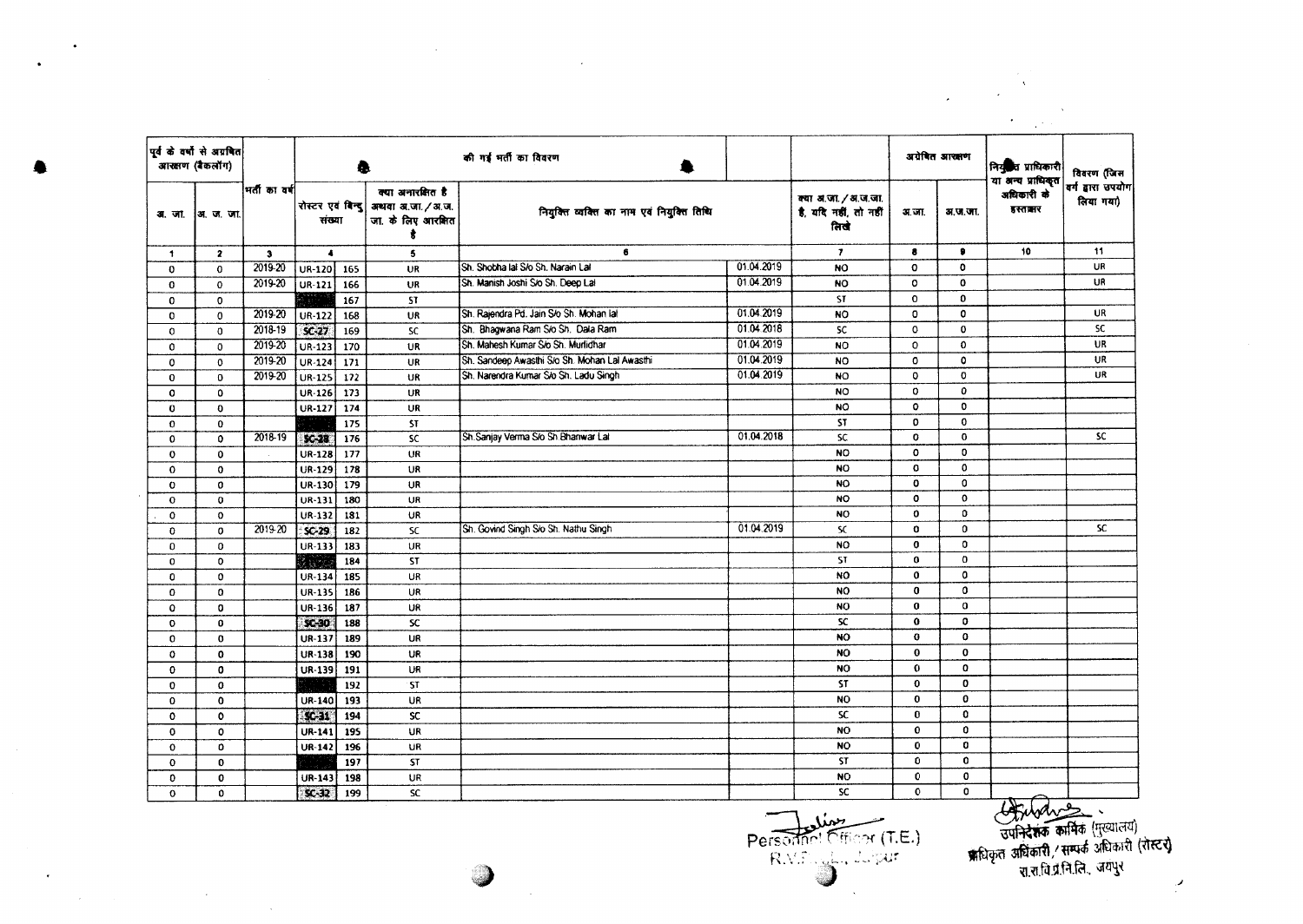$\sim$   $\sim$ 

 $\Lambda_{\rm{eff}}$ 

 $\bullet$ 

 $\ddot{\phantom{a}}$ 

<u>. 41 decem</u> **'r't: .~..~, i:***r'* **1-** ., !I.I'~'" *j* I

 $\alpha_{\rm K}$ 

 $\sim 100$ 

|              | पूर्व के वर्षों से अग्रवित<br>आरक्षण (बैकलॉंग) |                        |                             |                          |                                                              | की गई भर्ती का विवरण                                    |            |                                                     |              | अग्रेबित आरक्षण | नियुक्ति प्राधिकारी                        | विवरण (जिस                     |
|--------------|------------------------------------------------|------------------------|-----------------------------|--------------------------|--------------------------------------------------------------|---------------------------------------------------------|------------|-----------------------------------------------------|--------------|-----------------|--------------------------------------------|--------------------------------|
| अ. जा.       | ∣अ∴ज.जा                                        | भर्ती का वर्ष          | रोस्टर एवं बिन्द।<br>संख्या |                          | क्या अनारक्षित है<br>अधवा अ.जा. / अ.ज.<br>जा. के लिए आरक्षित | नियुक्ति व्यक्ति का नाम एवं नियुक्ति तिथि<br>6          |            | क्या अ.जा./अ.ज.जा.<br>है, यदि नहीं, तो नहीं<br>तिखे | म.जा.        | वा.ज.जा.        | या अन्य प्राधिकृत<br>अधिकारी के<br>हस्तातर | वर्ग द्वारा उपयोग<br>लिया गया) |
| 1            | $\mathbf{2}$                                   | $\mathbf{3}$           | $\blacktriangleleft$        |                          | 5                                                            |                                                         |            | $\mathbf{7}$                                        | 8            | $\bullet$       | 10                                         | 11                             |
| $\Omega$     | $\Omega$                                       |                        | <b>UR-144</b>               | 200                      | <b>UR</b>                                                    |                                                         |            | NO.                                                 | $\Omega$     | $\Omega$        |                                            |                                |
| $\mathbf 0$  | $\Omega$                                       |                        | UR-145                      | 201                      | <b>UR</b>                                                    |                                                         |            | <b>NO</b>                                           | $\Omega$     | $\Omega$        |                                            |                                |
| 0            | $\mathbf 0$                                    |                        | UR-146                      | 202                      | <b>UR</b>                                                    |                                                         |            | <b>NO</b>                                           | $\Omega$     | $\Omega$        |                                            |                                |
| $\Omega$     | $\bf{0}$                                       |                        | UR-147                      | 203                      | <b>UR</b>                                                    |                                                         |            | <b>NO</b>                                           | 0            | $\mathbf{0}$    |                                            |                                |
| $\mathbf 0$  | $\mathbf{0}$                                   |                        | <b>UR-148</b>               | 204                      | <b>UR</b>                                                    |                                                         |            | <b>NO</b>                                           | 0            | $\mathbf 0$     |                                            |                                |
| $\mathbf{o}$ | $\mathbf 0$                                    |                        | UR-149                      | 205                      | <b>UR</b>                                                    |                                                         |            | <b>NO</b>                                           | $\Omega$     | $\mathbf{0}$    |                                            |                                |
| 0            | $\mathbf 0$                                    |                        | UR-150                      | 206                      | <b>UR</b>                                                    |                                                         |            | NO.                                                 | 0            | $\mathbf 0$     |                                            |                                |
|              |                                                | <b>Amoungst Elect.</b> |                             |                          |                                                              |                                                         |            |                                                     |              |                 |                                            |                                |
| 0            | $\Omega$                                       | 2016-17                | $UR-1$                      | $\mathbf{1}$             | <b>UR</b>                                                    | Sh. Om Prakash Sarangi S/o Sh. Shyam Lal                | 12.08.2016 | <b>NO</b>                                           | 0            | 0               |                                            | UR                             |
| $\mathbf 0$  | $\mathbf 0$                                    | 2016-17                | $UR-2$                      | $\overline{2}$           | <b>UR</b>                                                    | Sh. Sandeep Singh S/o Sh. Jamal Singh                   | 12.08.2016 | <b>NO</b>                                           | 0            | $\Omega$        |                                            | UR                             |
| $\mathbf 0$  | $\Omega$                                       | 2016-17                | $UR-3$                      | $\overline{\mathbf{3}}$  | <b>UR</b>                                                    | Sh. Manmohan Singh S/o Sh. Geja Singh                   | 12.08.2016 | NO.                                                 | $\mathbf{o}$ | $\mathbf{o}$    |                                            | UR                             |
| $\mathbf{o}$ | $\mathbf 0$                                    | 2016-17                | $UR-4$                      | $\ddot{\phantom{a}}$     | <b>UR</b>                                                    | Sh. Uma Shanker S/o Sh. Satya Narain                    | 12.08.2016 | <b>NO</b>                                           | $\Omega$     | $\Omega$        |                                            | <b>UR</b>                      |
| 0            | $\mathbf 0$                                    | 2016-17                | $UR-5$                      | 5                        | UR                                                           | Sh. Krishan Gopal S/o Sh. Purshotam Lal                 | 12.08.2016 | NO.                                                 | $\Omega$     | $\mathbf 0$     |                                            | UR                             |
| 0            | $\mathbf 0$                                    | 2016-17                | <b>UR-6</b>                 | 6                        | <b>UR</b>                                                    | Sh. Ram Swaroop S/o Sh. Bhagwana Ram                    | 12.08.2016 | NO                                                  | 0            | 0               |                                            | UR                             |
| 0            | $\mathbf{0}$                                   | 2016-17                | $SC-1$                      | $\overline{\phantom{a}}$ | SC.                                                          | Sh. Shailendra Kumar S/o Sh. Bansidhar Rao              | 12.08.2016 | SC                                                  | $\mathbf{o}$ | $\mathbf 0$     |                                            | <b>SC</b>                      |
| 0            | 0                                              | 2016-17                | $UR-7$                      | 8                        | UR                                                           | Sh. Ganesh Pd S/o Sh. Jogi Lal                          | 12.08.2016 | <b>NO</b>                                           | $\mathbf 0$  | $\mathbf 0$     |                                            | UR                             |
| $\mathbf 0$  | $\Omega$                                       | 2016-17                | - 33                        | $\overline{9}$           | <b>ST</b>                                                    | Sh. Purshotam Meena S/o Badri Lal                       | 12.08.2016 | <b>ST</b>                                           | $\Omega$     | $\mathbf{0}$    |                                            | <b>ST</b>                      |
| $\mathbf 0$  | $\mathbf{0}$                                   | 2016-17                | <b>UR-8</b>                 | 10                       | <b>UR</b>                                                    | Sh. Brijesh Vyas S/o Sh. Krishan Vyas                   | 12.08.2016 | <b>NO</b>                                           | $\Omega$     | $\mathbf 0$     |                                            | <b>UR</b>                      |
| 0            | $\mathbf{o}$                                   | 2016-17                | <b>UR-9</b>                 | 11                       | UR                                                           | Sh. Ram Jeewan S/o Sh. Sh. Natha Ram                    | 12.08.2016 | <b>NO</b>                                           | 0            | 0               |                                            | UR                             |
| 0            | $\mathbf 0$                                    | 2016-17                | $UR-10$                     | 12                       | <b>UR</b>                                                    | Sh. Harish Kumar S/o Sh. Chottey Lal                    | 12.08.2016 | <b>NO</b>                                           | $\bf{0}$     | $\mathbf 0$     |                                            | UR.                            |
| $\mathbf 0$  | $\mathbf{0}$                                   | 2016-17                | $SC-2$                      | 13                       | SC                                                           | Sh. Satish Khatri S/o Sh. Jeewan Ram                    | 12.08.2016 | SC                                                  | $\mathbf{o}$ | $\mathbf{o}$    |                                            | <b>SC</b>                      |
| $\Omega$     | $\Omega$                                       | 2016-17                | <b>UR-11</b>                | 14                       | UR                                                           | Sh. Rajendra Singh S/o Sh. Hem Singh Rathore            | 12.08.2016 | NO                                                  | 0            | $\mathbf 0$     |                                            | UR                             |
| 0            | 0                                              | 2016-17                | UR-12                       | 15                       | UR                                                           | Sh. Mahendra Singh S/o Sh. Bhanwar Singh                | 12.08.2016 | NO.                                                 | $\Omega$     | $\Omega$        |                                            | UR                             |
| $\mathbf 0$  | $\mathbf{0}$                                   | 2016-17                | UR-13                       | 16                       | UR                                                           | Sh. Jagdev Ram S/o Sh. Kishna Ram                       | 12.08.2016 | <b>NO</b>                                           | $\mathbf{o}$ | $\mathbf 0$     |                                            | UR                             |
| $\mathbf 0$  | 0                                              |                        |                             | 17                       | <b>ST</b>                                                    |                                                         |            | <b>ST</b>                                           | $\mathbf{o}$ | 0               |                                            |                                |
| $\mathbf 0$  | $\bf{0}$                                       | 2016-17                | <b>UR-14</b>                | 18                       | UR                                                           | Sh. Mahaveer Singh S/o Sh. Ganpat Singh                 | 12.08.2016 | NO                                                  | 0            | 0               |                                            | UR                             |
| 0            | $\bf{0}$                                       | 2016-17                | SC-3                        | 19                       | SC.                                                          | Sh. Durga Lal S/o Sh. Moti Lal                          | 12.08.2016 | SC                                                  | $\mathbf{0}$ | $\Omega$        |                                            | <b>SC</b>                      |
| 0            | $\Omega$                                       | 2016-17                | <b>UR-15</b>                | 20                       | <b>UR</b>                                                    | Sh. Vijay Kumar Parashar S/o Sh. Girraj Prasad Parashar | 12.08.2016 | <b>NO</b>                                           | $\Omega$     | $\Omega$        |                                            | UR.                            |
| $\bf{0}$     | $\mathbf{0}$                                   | 2016-17                | <b>UR-16</b>                | 21                       | UR                                                           | Sh. Jugal Kishore S/o Sh. Gordhan Das                   | 12.08.2016 | <b>NO</b>                                           | $\mathbf{o}$ | $\mathbf 0$     |                                            | UR                             |
| $\mathbf 0$  | $\mathbf{0}$                                   | 2016-17                | <b>UR-17</b>                | 22                       | UR                                                           | Sh. Mam Chand Samota S/o Sh. Ram Nath Samota            | 12.08.2016 | NO.                                                 | $\mathbf o$  | 0               |                                            | UR                             |
| $\mathbf 0$  | $\mathbf{0}$                                   | 2016-17                | <b>UR-18</b>                | 23                       | UR                                                           | Sh. Suraj Singh S/o Sh. Kan Singh                       | 12.08.2016 | NO                                                  | $\mathbf{o}$ | $\mathbf 0$     |                                            | UR                             |
| $\Omega$     | $\mathbf{0}$                                   | 2016-17                | UR-19                       | 24                       | UR                                                           | Sh. Mahesh Kumar Pal S/o Sh. Chottey Lat                | 12.08.2016 | NO                                                  | $\mathbf{o}$ | $\mathbf o$     |                                            | <b>UR</b>                      |
| $\Omega$     | $\Omega$                                       |                        |                             | 25                       | <b>ST</b>                                                    |                                                         |            | <b>ST</b>                                           | $\Omega$     | $\Omega$        |                                            |                                |
| 0            | 0                                              | 2016-17                | $5C - 4$                    | 26                       | <b>SC</b>                                                    | Sh. Laxmi Narayan Regar S/o Sh. Mohan Lal               | 12.08.2016 | SC.                                                 |              | 0               |                                            | <b>SC</b>                      |
| 0            | $\Omega$                                       | $20\sqrt{17}$          | UR-20                       | 27                       | UR                                                           | Sh. Ramesh Kumar Jangir S/o Sho Rohitashav              | 12.08.2016 | NO.                                                 |              | 0               |                                            | <b>UR</b>                      |

 $\hat{m}$   $\longrightarrow$ 

त्त्वाने**देशके का**मिके (पुरुषाराप) **प्राधिकत अधिकारी / सम्पर्क अधिकारी (र**  $\sim$ ं $\pi$ .स.वि.प्र.नि.लि., जयपुर

•

 $\frac{\partial \mathbf{v}_i(\mathbf{v},\mathbf{v}_i^T \mathbf{v}_i)}{\partial \mathbf{v}_i^T}$ 

 $\mathcal{A}=\mathcal{A}^{(1)}_{\mathcal{A}}$ 

 $\alpha^{\mu}$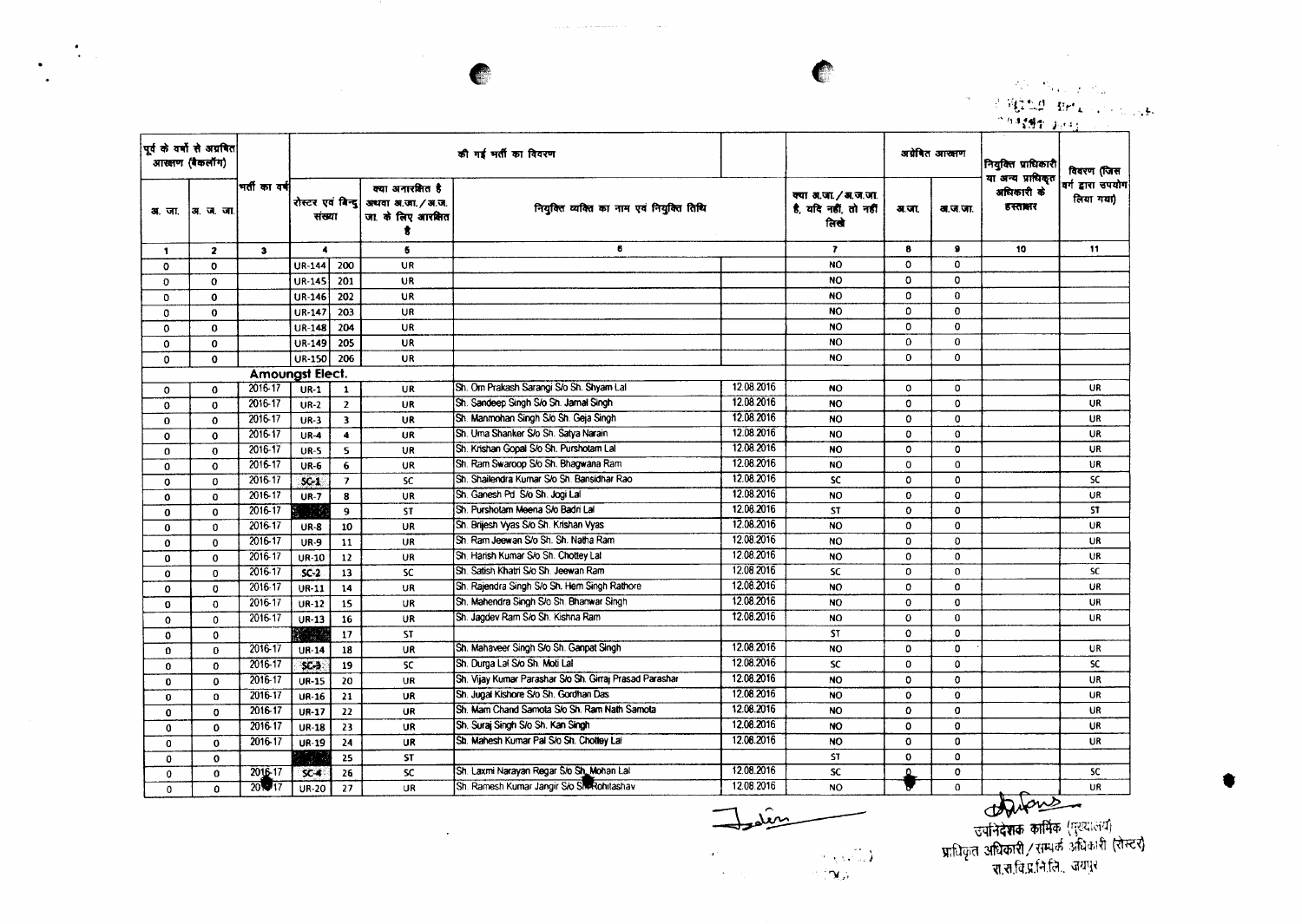| आरक्षण (बैकलॉग) | पूर्व के वर्षों से अग्रवित |              |                                                    |    |                                                            | की गई भर्ती का विवरण                               |            |                                                       |              | अग्रेषित आरक्षण | नियुक्ति प्राधिकारी है<br>या अन्य प्राधिकृत | विवरण (जिस                           |
|-----------------|----------------------------|--------------|----------------------------------------------------|----|------------------------------------------------------------|----------------------------------------------------|------------|-------------------------------------------------------|--------------|-----------------|---------------------------------------------|--------------------------------------|
| अला             | ∤अत्य जा                   | भर्तीका वर्ष | रोस्टर एवं विन्द<br>संख्या<br>$\blacktriangleleft$ |    | क्या अनारशित है<br>अथवा अ.जा. / अ.ज.<br>जा. के लिए आरक्षित | नियुक्ति व्यक्ति का नाम एवं नियुक्ति तिथि          |            | क्या अ.जा. / अ.ज.जा.<br>है. यदि नहीं, तो नहीं<br>लिखे | अ.जा.        | अ.ज.जा.         | अधिकारी के<br>हस्तातर<br>V.<br>$\sim 100$   | वर्ग द्वारा उपयोग<br>लिया गया)<br>11 |
| $\mathbf{1}$    | $\overline{2}$             | $\bullet$    |                                                    |    | 5                                                          | 6                                                  |            | $\mathbf{r}$                                          | $\bullet$    | ۰               | 10                                          |                                      |
| $\mathbf{0}$    | $\Omega$                   | 2016-17      | $UR-21$                                            | 28 | UR                                                         | Sh. Krishan Kumar S/o Sh. Pala Ram                 | 12.08.2016 | NO                                                    | $\bf{0}$     | 0               |                                             | UR                                   |
| $\bf{0}$        | 0                          | 2016-17      | <b>UR-22</b>                                       | 29 | UR                                                         | Sh. Trilok Chand S/o Sh. Hari Ram Sharma           | 12.08.2016 | NO                                                    | 0            | $\mathbf{o}$    |                                             | <b>UR</b>                            |
| 0               | 0                          | 2016-17      | UR-23                                              | 30 | UR                                                         | Sh. Ram Chandra S/o Sh. Sultana Ram                | 12.08.2016 | <b>NO</b>                                             | $\bf{0}$     | $\mathbf{o}$    |                                             | UR                                   |
| $\mathbf{0}$    | $\mathbf{0}$               | 2016-17      | <b>UR-24</b>                                       | 31 | <b>UR</b>                                                  | Sh. Gurnaib Singh S/o Sh. Bahel Singh              | 12.08.2016 | NO                                                    | $\mathbf o$  | $\mathbf{o}$    |                                             | <b>UR</b>                            |
| $\mathbf 0$     | $\mathbf 0$                | 2016-17      | $SC-5$                                             | 32 | <b>SC</b>                                                  | Sh. Raj Kumar Verma Slo Sh. Sukha Lal              | 12.08.2016 | <b>SC</b>                                             | 0            | $\Omega$        |                                             | <b>SC</b>                            |
| $\mathbf{0}$    | 0                          | 2016-17      | <b>UR-25</b>                                       | 33 | <b>UR</b>                                                  | Sh. Rajendra Kumar Sharma S/o Sh. Vijay Kumar      | 12.08.2016 | NO                                                    | $\mathbf o$  | $\mathbf{o}$    |                                             | UR                                   |
| $\mathbf 0$     | 0                          |              |                                                    | 34 | <b>ST</b>                                                  |                                                    |            | <b>ST</b>                                             | ٥            | $\mathbf{o}$    |                                             |                                      |
| 0               | 0                          | 2016-17      | <b>UR-26</b>                                       | 35 | UR                                                         | Sh. Naresh Kumar S/o Sh. Gyarsi Das                | 1208.2016  | <b>NO</b>                                             | o            | $\mathbf{o}$    |                                             | UR                                   |
| $\Omega$        | $\Omega$                   | 2016-17      | <b>UR-27</b>                                       | 36 | <b>UR</b>                                                  | Sh. Krishan Gooal Slo Mangi Lal                    | 1208.2016  | <b>NO</b>                                             | $\Omega$     | $\Omega$        |                                             | UR                                   |
| 0               | 0                          | 2016-17      | $UR-28$                                            | 37 | UR                                                         | Sh. Radhey Shyam Vaishnav S/o Bansi Lal            | 12.08.2016 | <b>NO</b>                                             | O            | 0               |                                             | <b>UR</b>                            |
| $\Omega$        | $\Omega$                   | 2016-17      | 905                                                | 38 | SC.                                                        | Sh. Nawal Prakash S/o Sh. Bheru Lal                | 12.08.2016 | <b>SC</b>                                             | 0            | $\Omega$        |                                             | SC.                                  |
| $\Omega$        | 0                          | $2017 - 18$  | UR-29                                              | 39 | UR                                                         | Sh. Nand Kishore S/o Ram chander                   | 01.04.2017 | NO.                                                   | $\mathbf{o}$ | 0               |                                             | <b>UR</b>                            |
| 0               | 0                          | 2017-18      | UR-30                                              | 40 | <b>UR</b>                                                  | Sh. Narain Ram S/o Sh. Ram chander                 | 01.04.2017 | <b>NO</b>                                             | $\mathbf{o}$ | $\mathbf 0$     |                                             | UR                                   |
| $\mathbf 0$     | 0                          | $2017 - 18$  | UR-31                                              | 41 | UR.                                                        | Sh. Devender Singh Rathore S/o Sh. Aidan Dan Singh | 01.04.2017 | <b>NO</b>                                             | $\mathbf 0$  | o               |                                             | UR                                   |
| $\mathbf{o}$    | $\mathbf{0}$               |              |                                                    | 42 | <b>ST</b>                                                  |                                                    |            | <b>ST</b>                                             | $\mathbf{0}$ | 0               |                                             |                                      |
| $\mathbf 0$     | 0                          | $2017 - 18$  | UR-32                                              | 43 | UR                                                         | Sh. Manoj Kumar Sło Sh. Satya Narain               | 01.04.2017 | <b>NO</b>                                             | 0            | $\mathbf{o}$    |                                             | UR                                   |
| $\mathbf 0$     | $\mathbf{o}$               | $2017 - 18$  | SC7                                                | 44 | <b>SC</b>                                                  | Sh. Ram KumarS/oSh. Dairam                         | 01.04.2017 | SC.                                                   | $\mathbf 0$  | $\mathbf 0$     |                                             | SC                                   |
| $\mathbf 0$     | $\mathbf 0$                | 2017.18      | <b>UR-33</b>                                       | 45 | UR                                                         | Sh. Sukha RamS/oSh. Jaman Lai                      | 01.04.2017 | <b>NO</b>                                             | $\mathbf{o}$ | $\Omega$        |                                             | <b>UR</b>                            |
| $\Omega$        | 0                          | 2017-18      | <b>UR-34</b>                                       | 46 | UR                                                         | Sh. Pukh Raj SankhlaS/o Narsingh Sankhla           | 01 04:2017 | <b>NO</b>                                             | $\Omega$     | O               |                                             | <b>UR</b>                            |
| $\mathbf 0$     | $\Omega$                   | 2017-18      | <b>UR-35</b>                                       | 47 | <b>UR</b>                                                  | Sh. Surendra Dutt Sharma S/o Sh. Vishnu Dutt       | 01.04.2017 | <b>NO</b>                                             | $\mathbf 0$  | $\mathbf{o}$    |                                             | <b>UR</b>                            |
| O               | $\mathbf 0$                | 2017-18      | UR-36                                              | 48 | UR                                                         | Sh. Pramod Saxena S/o Sh. Suresh Saxena            | 0104.2017  | <b>NO</b>                                             | $\mathbf 0$  | $\mathbf 0$     |                                             | UR                                   |
| $\Omega$        | $\Omega$                   | 2017-18      | <b>UR-37</b>                                       | 49 | UR                                                         | Sh. Ramesh Kumar Khatri S/o Sh. Nageen Lai         | 01.04.2017 | <b>NO</b>                                             | $\Omega$     | $\mathbf{O}$    |                                             | UR                                   |
| $\mathbf 0$     | 0                          |              |                                                    | 50 | <b>ST</b>                                                  |                                                    |            | <b>ST</b>                                             | $\mathbf o$  | o               |                                             |                                      |
| $\mathbf{0}$    | $\Omega$                   | $2017 - 18$  | <b>SC-8</b>                                        | 51 | <b>SC</b>                                                  | Sh. Kulwant Singh S/o Sh. Gurtej Singh             | 01.04.2017 | <b>SC</b>                                             | 0            | $\mathbf{O}$    |                                             | SC.                                  |
| 0               | $\mathbf 0$                | $2017 - 18$  | <b>UR-38</b>                                       | 52 | <b>UR</b>                                                  | Sh. Suresh Chaurasiya S/o Sh. Bhagan Chaurasiya    | 01.04.2017 | <b>NO</b>                                             | $\mathbf{0}$ | 0               |                                             | UR                                   |
| 0               | $\mathbf{0}$               | 2017-18      | <b>UR-39</b>                                       | 53 | UR                                                         | Sh. Pawan Kumar Sharma S/o Sh. Devki Nandan        | 01.04.2017 | <b>NO</b>                                             | $\mathbf 0$  | $\mathbf 0$     |                                             | UR                                   |
| 0               | 0                          | 2017-18      | <b>UR-40</b>                                       | 54 | UR                                                         | Sh. Atma Ram S/o Sh. Amar Singh                    | 01.04.2017 | <b>NO</b>                                             | 0            | $\Omega$        |                                             | <b>UR</b>                            |
| 0               | 0                          | $2017 - 18$  | <b>UR-41</b>                                       | 55 | UR                                                         | Sh. Gopi Ram S/o Sh. Lal Chand                     | 01.04.2017 | <b>NO</b>                                             | $\mathbf 0$  | 0               |                                             | UR                                   |
| 0               | 0                          | 2017-18      | <b>UR-42</b>                                       | 56 | UR                                                         | Sh. Ravi Dutt Pareek S/o Sh. Suria Ram             | 01.04.2017 | <b>NO</b>                                             | O            | $\mathbf{O}$    |                                             | UR                                   |
| $\mathbf 0$     | $\Omega$                   | 2017-18      | $SC-9$                                             | 57 | <b>SC</b>                                                  | Sh. Kashi Ram S/o Sh. Mani Ram                     | 01.04.2017 | <b>SC</b>                                             | 0            | 0               |                                             | <b>SC</b>                            |
| 0               | $\Omega$                   | $2017 - 18$  | <b>UR-43</b>                                       | 58 | UR                                                         | Sh. Rajendra Prasad S/o Sh. Lotan Prasad           | 01.04.2017 | NO.                                                   | $\mathbf{0}$ | 0               |                                             | UR                                   |
| 0               | 0                          |              |                                                    | 59 | ST                                                         |                                                    |            | <b>ST</b>                                             | $\bf{0}$     | $\mathbf 0$     |                                             |                                      |
| $\mathbf{o}$    | $\mathbf{0}$               | 2017-18      | <b>UR-44</b>                                       | 60 | <b>UR</b>                                                  | Sh. Ailt Singh S/o Sh. Paramhans                   | 01.04.2017 | NO.                                                   | $\bf{o}$     | $\mathbf{0}$    |                                             | UR                                   |
| $\mathbf 0$     | 0                          | 2017-18      | <b>UR-45</b>                                       | 61 | <b>UR</b>                                                  | Sh. Mahendra Singh Dhakad S/o Sh. Hari Singh       | 01.04.2017 | <b>NO</b>                                             | $\mathbf 0$  | 0               |                                             | UR                                   |
| $\mathbf{0}$    | $\mathbf{0}$               | $2017 - 18$  | <b>UR-46</b>                                       | 62 | UR                                                         | Sh. Rajendra Kumar S/o Sh. Hari Chand              | 0104 2017  | NO.                                                   | $\Omega$     | $\Omega$        | Barbar Barnes                               | <b>UR</b>                            |

**•** 

 $\Delta$ 

 $\sim$ 

J

 $\sim 10^{-1}$